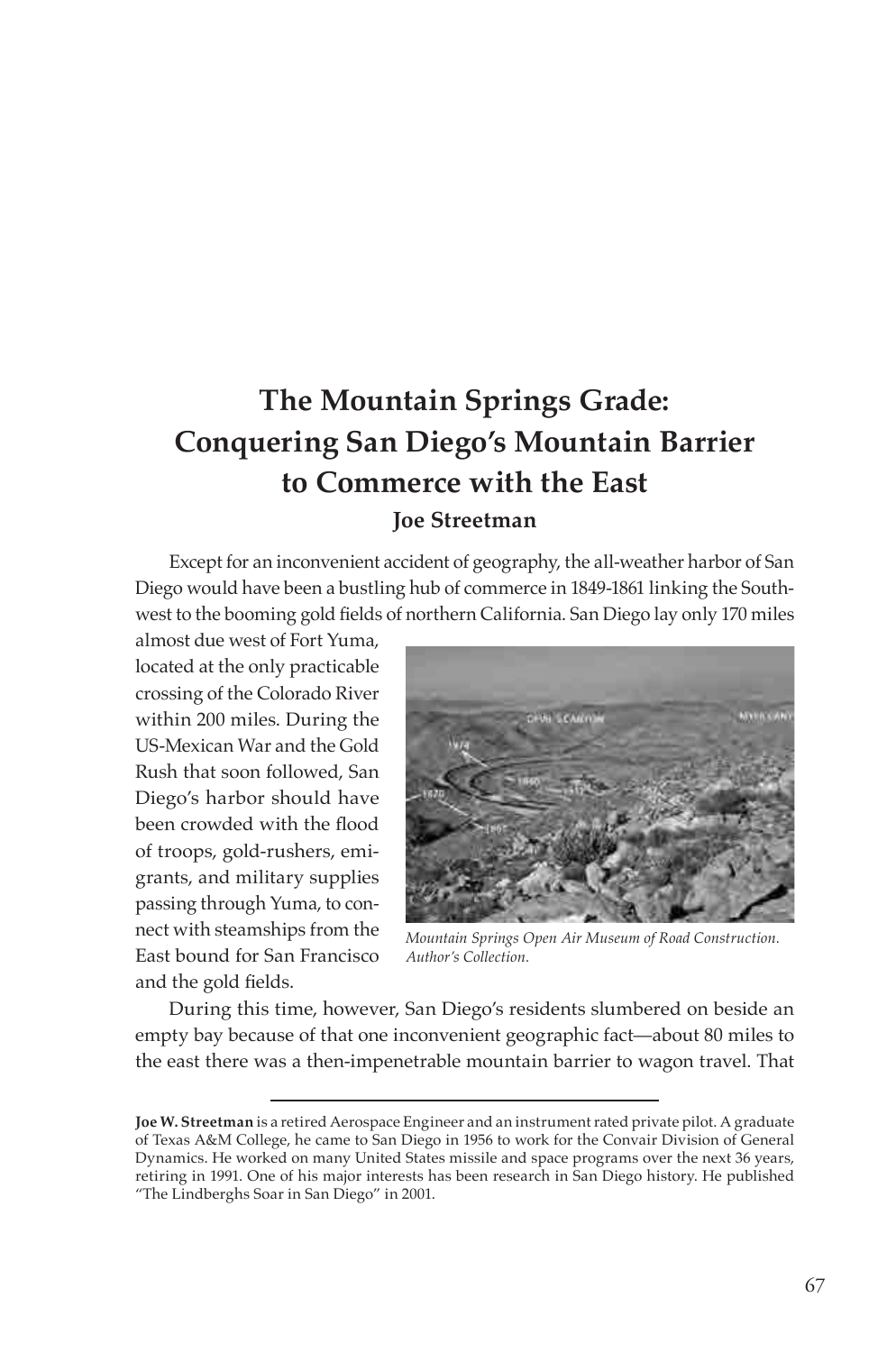

*The modern route over Jacumba Pass. Author's collection.*

barrier made it much easier for horse or wagon travelers from the east to go to Los Angeles and its fair-weather San Pedro harbor than to San Diego.<sup>1</sup> San Pedro, moreover, was 120 miles closer to San Francisco and the gold fields.

Today, Interstate 8 penetrates the barrier over the Mountain Springs Grade in the Jacumba Pass. The federal government built Interstate 8 grade in the 1970s at a cost of about one million dollars per mile. Its goal was to connect all major cities with high-speed freeways. But in the mid-1800s, there were no federal or state charters to build roads. If San Diego wanted a road, it had to build one out of its own resources.

The first stagecoach roads over the barrier were built past Mountain Springs in 1865-70. The residents of San Diego planned, financed by public subscription, and built the roads, as they were the only people vitally interested in San Diego's commerce with the east. The first automobile road over the barrier was built in 1912-13, entirely financed by residents of San Diego. This is the story of the building of those roads, and the circumstances that led the people of San Diego to rise to the challenge presented to them.

#### **The First Routes from Yuma to San Diego**

The mountains to the east of San Diego rise from the Pacific shoreline in gentle stages through well-watered valleys to the summit of the Main Peninsular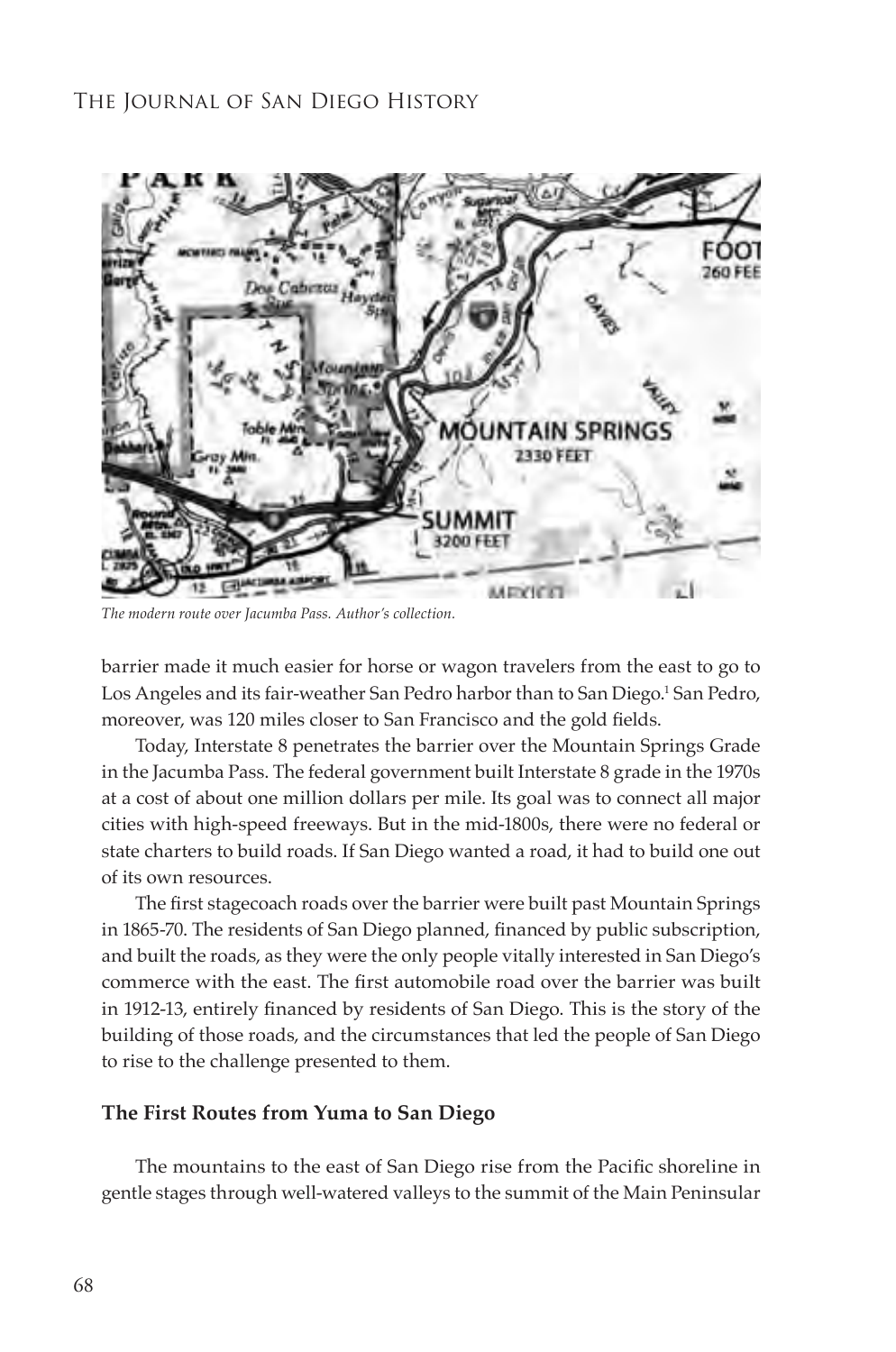Mountain Range. At its eastern approach to the desert, the escarpment is reached, "a steep and rocky declivity, $^2$  the jumping off place." $^3$  There, the terrain plummets precipitously from the rim of the escarpment to the desert down the slope of near solid rock mountains covered with enormous boulders and often choked with thick brush and cactus. For wagons, this barrier was impenetrable with the resources and technology of the 1849-61 period, so the tide of commerce swept to the northeast of San Diego.

The earliest trails circumvented the barrier between Yuma and San Diego by following northwesterly trending valleys that led in relatively easy stages to the Los Angeles area. The best known of these natural routes, later to be known as the Southern Emigrant Trail, was pioneered by the small horseback army of General Stephen W. Kearny in 1846 and further developed by the Mormon Battalion traveling behind Kearny in wagons in 1846-47. During the US-Mexican War of 1846-48, both of these small armies came from New Mexico to occupy California for the United States. The trail ran westward from Yuma, dipping into Mexico to go around the sand dunes, past the sites of the future towns of Calexico and Plaster City, into the "Carrizo Corridor," past Vallecito, Warner's Pass and Ranch, then on to Los Angeles. The famous Butterfield Overland Stage used the trail from 1858 to 1861. The route to San Diego was a side trip southwest from the Southern Emigrant Trail across the grain of the mountains. Kearny's army went south from Warner's Ranch to Santa Isabel, then to San Pasqual and Mule Hill, where battles with the Mexicans were fought, then on to San Diego.



The Mormon Battalion, with their wagons following behind Kearny as an

*The earliest routes to San Diego went around the barrier. Author's collection.*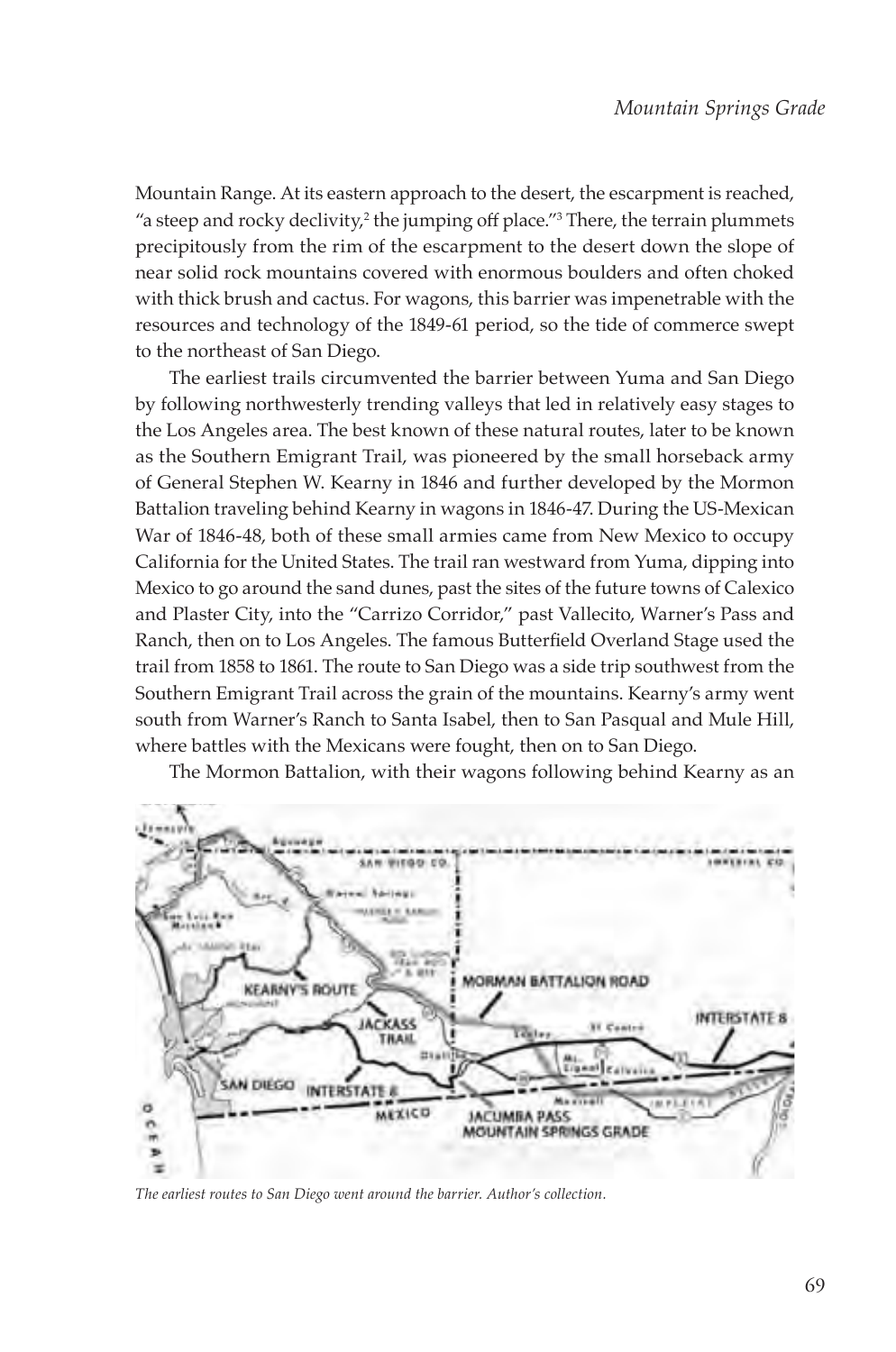army of occupation, continued past Warner's to Temecula, then followed an existing wagon road to San Diego. Today, the most prominent side route across the mountains is the one now commonly referred to as the "Jackass Mail"4 trail, which left the Emigrant Trail near the mouth of Box Canyon to go over the barrier on mule-back on a narrow foot trail that led to Cuyamaca. Wagons then carried passengers and mail to San Diego.

These roads or trails, however, were at best 50 or more miles longer than the more direct route past Mountain Springs. The Mountain Springs route was unknown to all but local Indians until 1851.

#### **The Discovery of Jacumba Pass**

The first known pioneer of the Jacumba Pass route was Captain Nathaniel Lyon, quartermaster of the US Army post in San Diego in 1851.<sup>5</sup> He was looking for a more direct route than the Mormon Battalion Road from San Diego to Fort Yuma. He set out due east from San Diego and found his way to a kind of basin, or large valley surrounded by mountains, called by Indians living in it "Jacum." An Indian from Jacum guided him along a very steep Indian trail directly down from the summit of the mountain ridge to Mountain Springs, then down Devil's Canyon to the desert. Captain Lyon claimed his route "shortens the present wagon road about 80 miles, and with a small amount of manual labor can be made an easy route for pack mules; wagon route cannot be obtained short of much labor previously bestowed."<sup>6</sup>

Five weeks after the above report, the *San Diego Herald* reported that 6,000 sheep driven by a party of Mexicans from Yuma "are coming by the new route recently discovered by Capt. Lyon, U.S.A., and will pass by this place, on their way to Los Angeles."7 Over the next five years, there were several reports of very large flocks traveling this route.<sup>8</sup> The rock corrals, whose ruins can still be seen to the west of Interstate 8 at Mountain Springs, were built by the sheepherders at that time.<sup>9</sup>

#### **General Williston's Wagon Road**

The first documented traveler over the Mountain Springs grade with wheeled vehicles was Lieutenant E.B. Williston. *The San Diego Tribune*, citing an interview in 1916 with then-aged General Williston, reported that he "believes he was the first white man to break a trail to Yuma with wagons, if not the first under any conditions."10 In or shortly after 1856, Williston was a lieutenant in the light artillery stationed in San Diego when he was ordered to take a battery of artillery,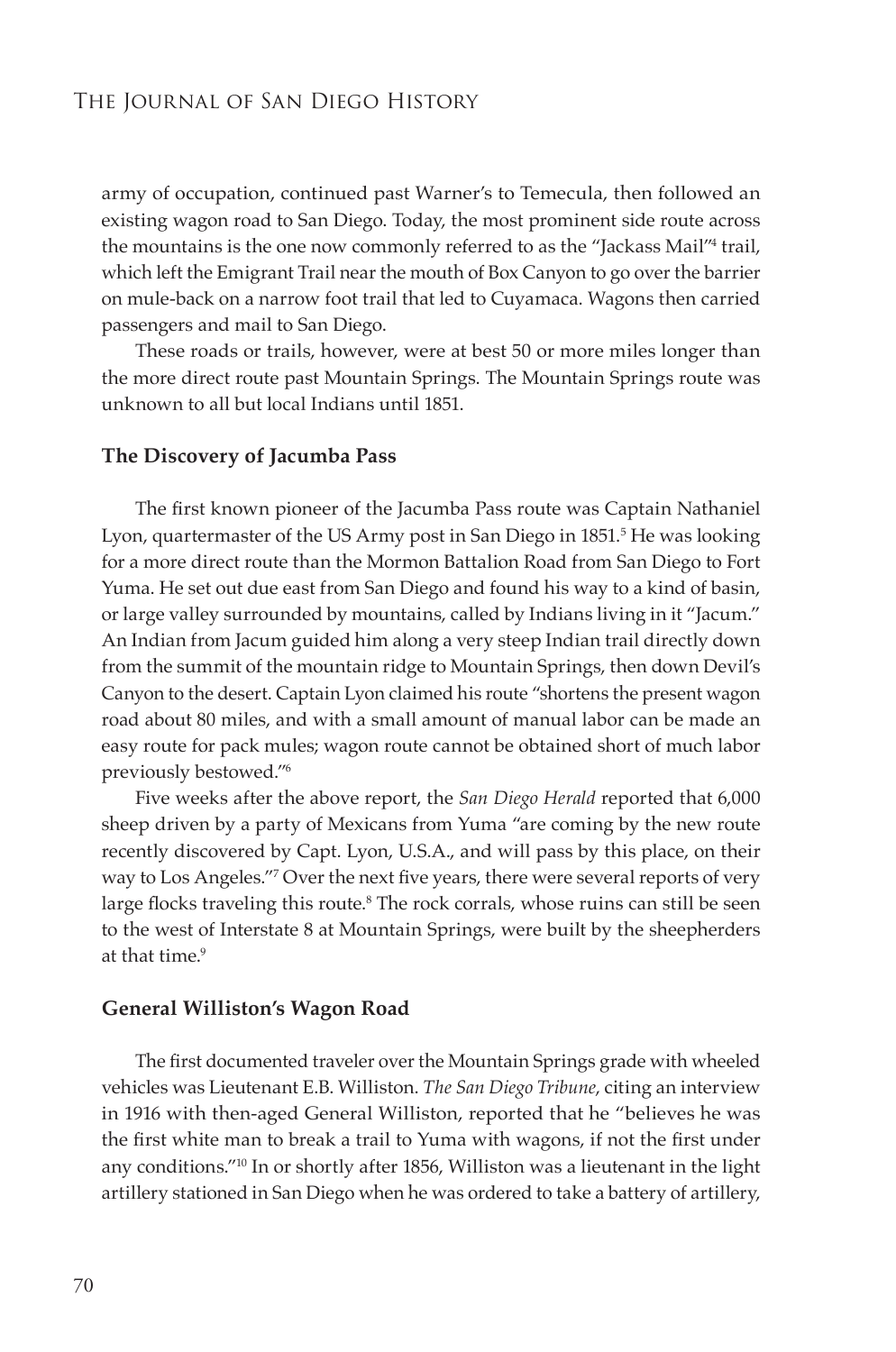including six-horse teams and wagons, to Yuma. For reasons not stated in the article, he did not take one of the existing wagon roads over to the Emigrant Trail. Instead he followed a route through the South Bay, crossing the border into Mexico, back into the U.S. through Campo to "Jacumba Canyon, Coyote Well, Indian Well, and from there by the old trail to Yuma." He states, "In covering that part of the trip between Jacumba and Mountain Springs we encountered the worst grades in our experience, and in addition to locking the wheels we cut down oak trees and dragged them behind the wagons." Williston's unit stayed in Yuma several months, then returned to San Diego. The article does not state by which route or with what equipment they returned. Inspection of the route makes it appear unlikely he returned up the grade with wagons.

San Diego did not have a newspaper from 1860, when the *Herald* stopped publication, to October 1868, when *The San Diego Union* began publication of a Weekly. The first wagon road past Mountain Springs was built during this period,<sup>11</sup> and the circumstances and dates of construction are unknown.<sup>12</sup> The first documented and dated proof of the actual existence of a road past Mountain Springs is found in a petition for a school district for Milquatay (Campo) dated January 26, 1867. The eastern boundary of the school district was defined as being at "Coyote Wells on the newly opened road from San Diego to Fort Yuma and known as the Jacumba Route."13 So far as known, the circumstances of the building of this road are lost to history. However, its route over the mountain to Mountain Springs and along Devil's Canyon is known, and the mountain portion



*The first wagon road rises steeply above Mountain Springs and Interstate. Author's collection.*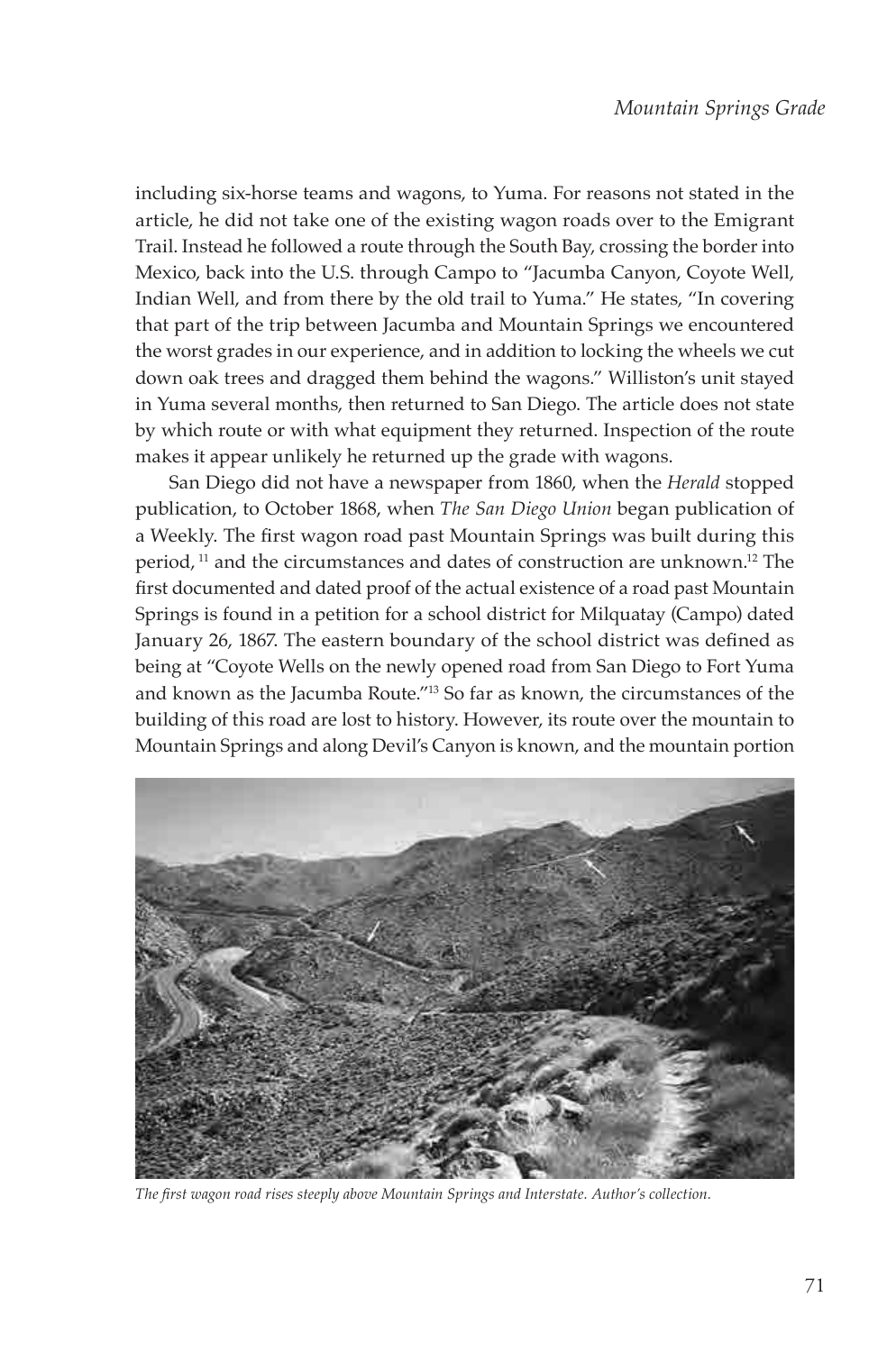

*Route of the First Wagon Road. Author's collection.*

can be traveled by high clearance, four-wheel drive vehicles today.

Above Mountain Springs, the road climbed over 800 feet in elevation in less than a mile, an average grade of 18.3 percent, with sections of over 30 percent grade.14 Below Mountain Springs, the road went along the bottom of Devil's Canyon to the desert near current Ocotillo on Interstate 8. Settlers mostly from Texas used the new road in 1868-69 to settle the Milquatay Valley (later called Texas Camp, and now Campo). Using the new route, Milquatay was only about 50 miles from the Mormon Battalion Road at a point near today's Plaster City, but 240 miles by the roundabout route along the Mormon Battalion Road to San Diego, then back east along the Mexican border to Campo.

Several well-known pioneer families left accounts of travel up Devil's Canyon and the steep mountain grade sometime in 1868-69 in wagons that were "doubleteamed," pulled by 12-oxen teams, up the mountain.<sup>15</sup>

#### **The Stagecoach Road**

After the Central Pacific Transcontinental Railroad was completed in 1869, there was a boom in travel between Fort Yuma and the Eastern States via San Francisco. The Indian Wars in Arizona were in progress, and the military based in Fort Yuma created much traffic in passengers and supplies. Before 1868, this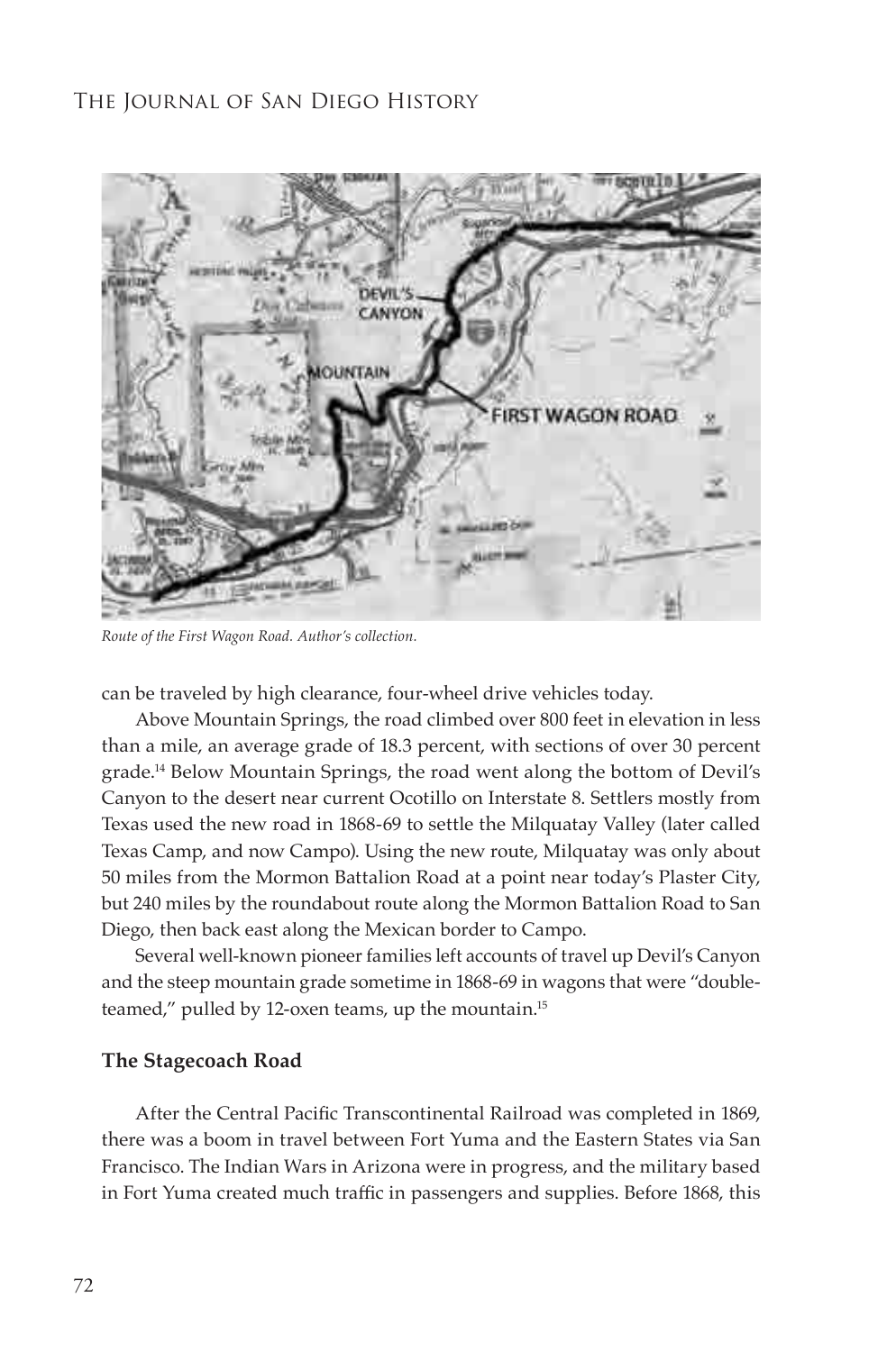traffic traveled by steamboat via the Isthmus of Panama route. Ocean steamers brought them from Panama to the north end of the Gulf of California (Sea of Cortez), where they were transferred to river steamers for the 135-mile run up the Colorado River to Fort Yuma. After the transcontinental railroad opened in 1869, passengers and supplies from the East came by rail to the San Francisco Bay. From San Francisco, there were two possible routes to Fort Yuma: (1) by steamship around the tip of Baja California, then up the Sea of Cortez to the mouth of the Colorado River, then by river steamer to Fort Yuma; (2) by steamship to San Pedro, then stagecoach or wagon to Fort Yuma over an established wagon road. A third option, by steamship to San Diego, then over the Jacumba Pass road to Fort Yuma, would be a week faster than the all-steamer route and three days faster than the San Pedro route. But this option was not practicable because of the difficulties with the existing Jacumba Pass road.

There was a popular movement by the citizens and the business community of San Diego to improve the Jacumba Pass road and establish stagecoach and freight lines over the Pass to Yuma. *The San Diego Union*, which started publication in October 1868, became the enthusiastic booster and cheerleader of this effort. Two prominent local entrepreneurs made what appear to have been serious attempts to "stage the line." The first known attempt was by "M.M. Price, Esq."<sup>16</sup> who, according to the newspaper, would by November 4 start to "run a line of stages between this place and Fort Yuma."<sup>17</sup> After much announcement and two more *Union* articles,<sup>18</sup> Mr. Price's plan to operate a stage line disappeared from the pages of the *Union* without explanation, never to be mentioned again. Approximately a month later, on

November 21, 1868, the *Union,*19 stated that "Day begins to dawn, at last, upon our Fort Yuma road" because Seeley and Co. were purchasing stock and equipment "with which they intend to stage the line."20 After this optimistic article, Seeley's stage line to Yuma also disappears from the newspaper. The *Union* was apparently in the business of promoting a stage line, not dwelling on the difficulties of doing it.

In the late nineteenth century, the federal government indirectly encouraged the building of roads by awarding contracts for carrying mail between certain cities along defined



*San Diego and Fort Yuma Stage Line. Author's collection.*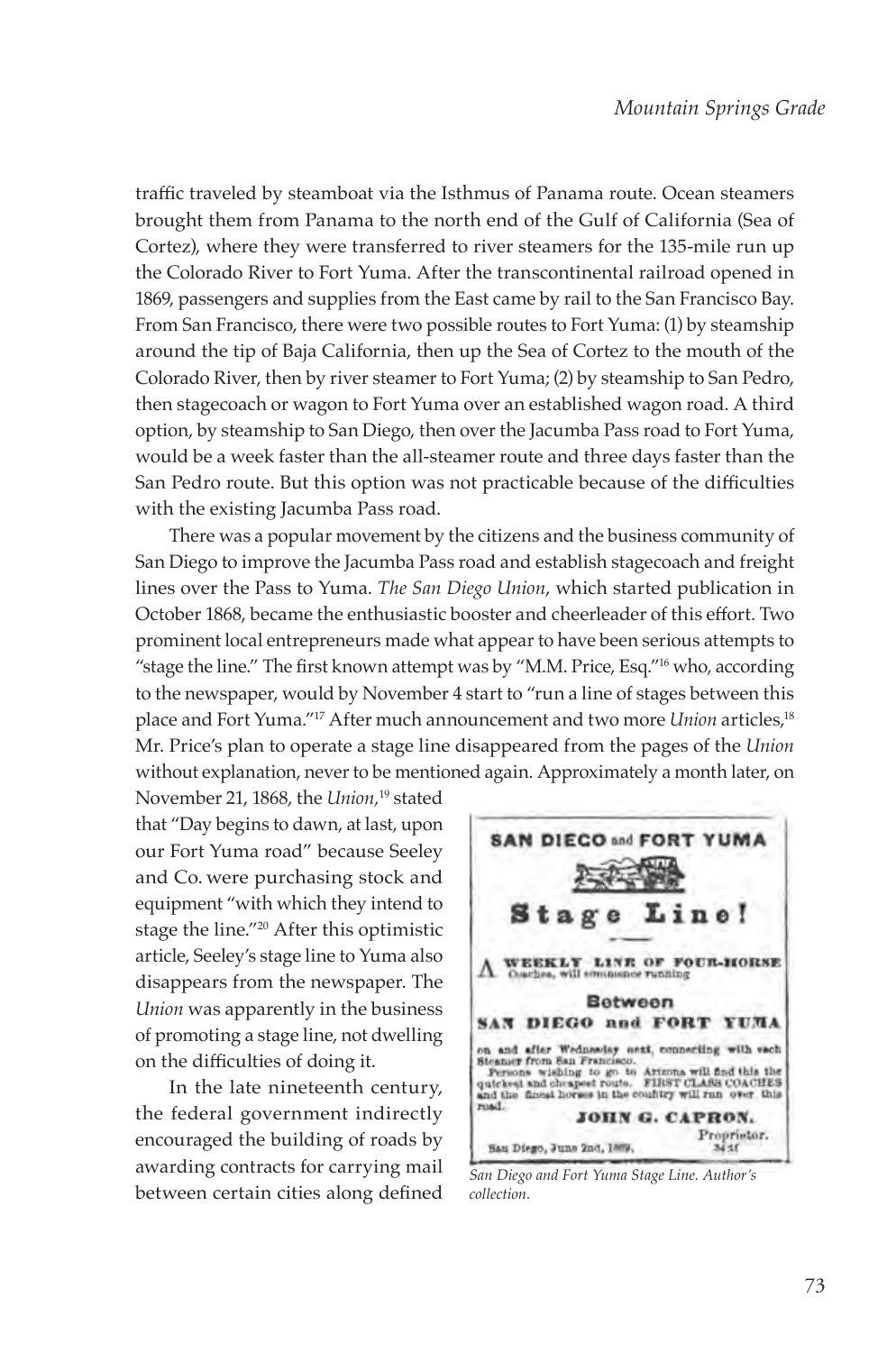routes. If the winning mail contractor needed a new road to fulfill his contract, it was his responsibility to get it built. The contractor was expected to help cities along his line by carrying passengers and light freight, in addition to mail. A road suitable for a small, light buckboard<sup>21</sup> might not accommodate a tall, heavy stagecoach designed to carry passengers and freight. If a city was particularly interested, it could help the mail contractor in building a road suitable for a stagecoach that he alone might not be able to afford.<sup>22</sup>

J.C. Capron of Tucson, Arizona, received the contract to carry the mail between Los Angles and Tucson via San Diego sometime in late 1868.23 *The San Diego Union*  reported on January 2, 1869: "J. C. Capron, Esq., of Tucson, the mail contractor for this route, is in the City."<sup>24</sup> The contract value to Capron was \$84,000 per annum (about \$1.5 million in 2015).<sup>25</sup> On the San Diego to Yuma segment, mail was carried by buckboard. Sometimes it went via the Jacumba Pass, at other times by a route below the border with Mexico.<sup>26</sup> Capron took up residence in San Diego to work on solving the manifest problems with the Jacumba Pass Road and establishing a heavy stage line.

A week after Capron's arrival in San Diego, a public meeting was held on how to improve the road to Yuma.<sup>27</sup> Capron stated that the principal difficulty was "a rough steep hill, which needs to be graded around." This is the first direct



*Devil's Canyon Road ©SDHC #91:15225-47.*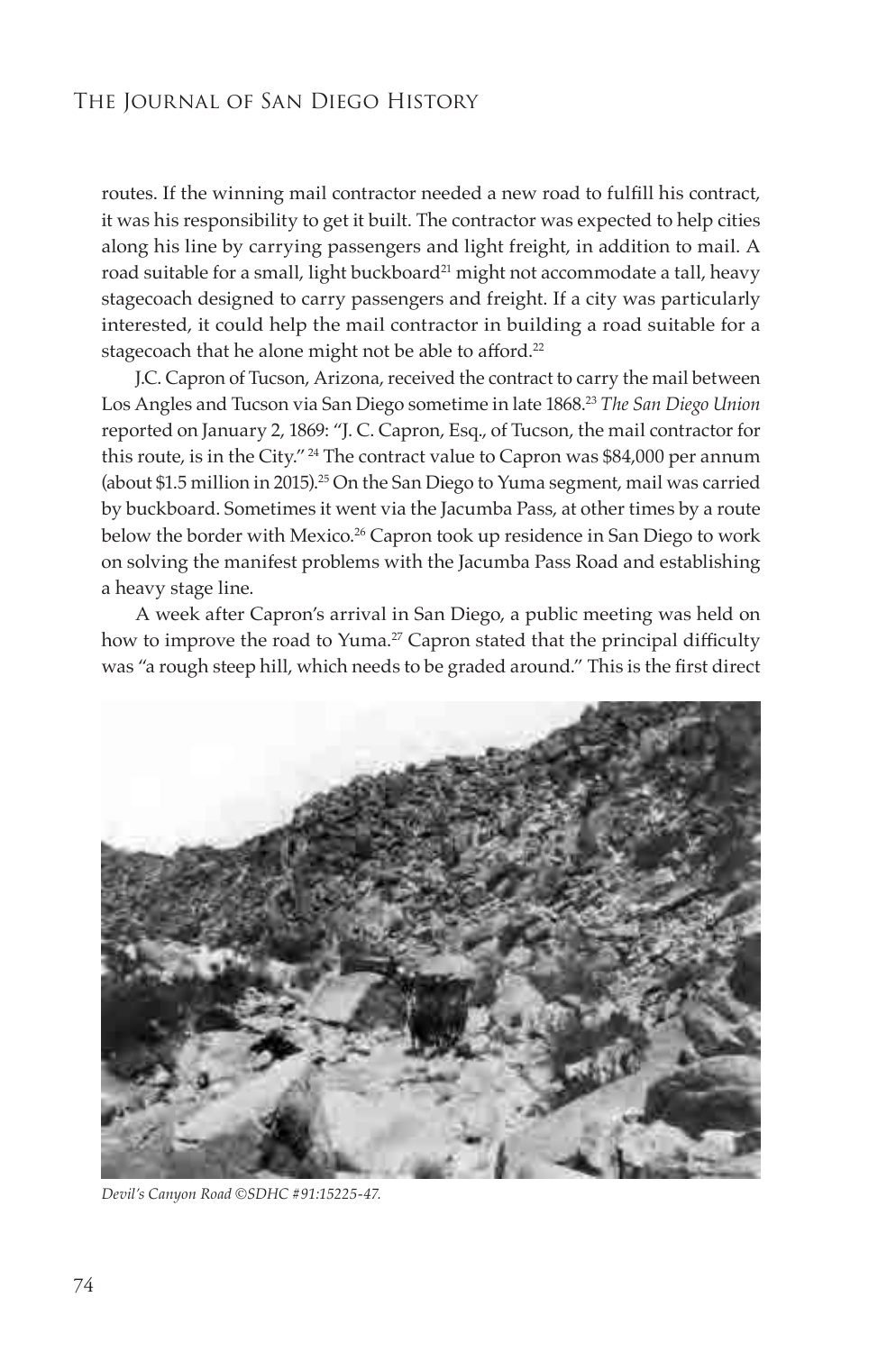

 *Capron's Mountain Road down to Mountain Springs, 2015. Author's collection.*

mention in the *Union* of the problem. A road committee was appointed and about \$2000 in pledges for road improvement was obtained. About ten days later, the *Union* reported "Sixteen men are now busily engaged upon the Fort Yuma road ... and they intend to have it in perfect condition for the spring trade."<sup>28</sup>

From February through May 1869, there were ten articles in the *Union* about road construction, mail lines, and related matters. In April, the *Union* reported "our streets were filled with teams, recently arrived, for the purpose of conveying freight from this place to Fort Yuma."<sup>29</sup> On June 2, 1869, the *Union* carried an advertisement by Capron stating, "A Weekly Line of Four-Horse coaches will commence running between San Diego and Fort Yuma on and after Wed. next."30 A week later, an article in the *Union* stated, "The good day has come at last. Fort Yuma, the hottest place in America, is connected with San Diego, the best climate on the continent."31 Two months later, the newspaper announced, "The stages from here to Fort Yuma are running full." According to the *Union* "Every old croaker in the county" had predicted that Capron's line would fail, but it had paid from the start.<sup>32</sup> Capron's improved road down the mountain and through the canyon to the desert appeared to be a success.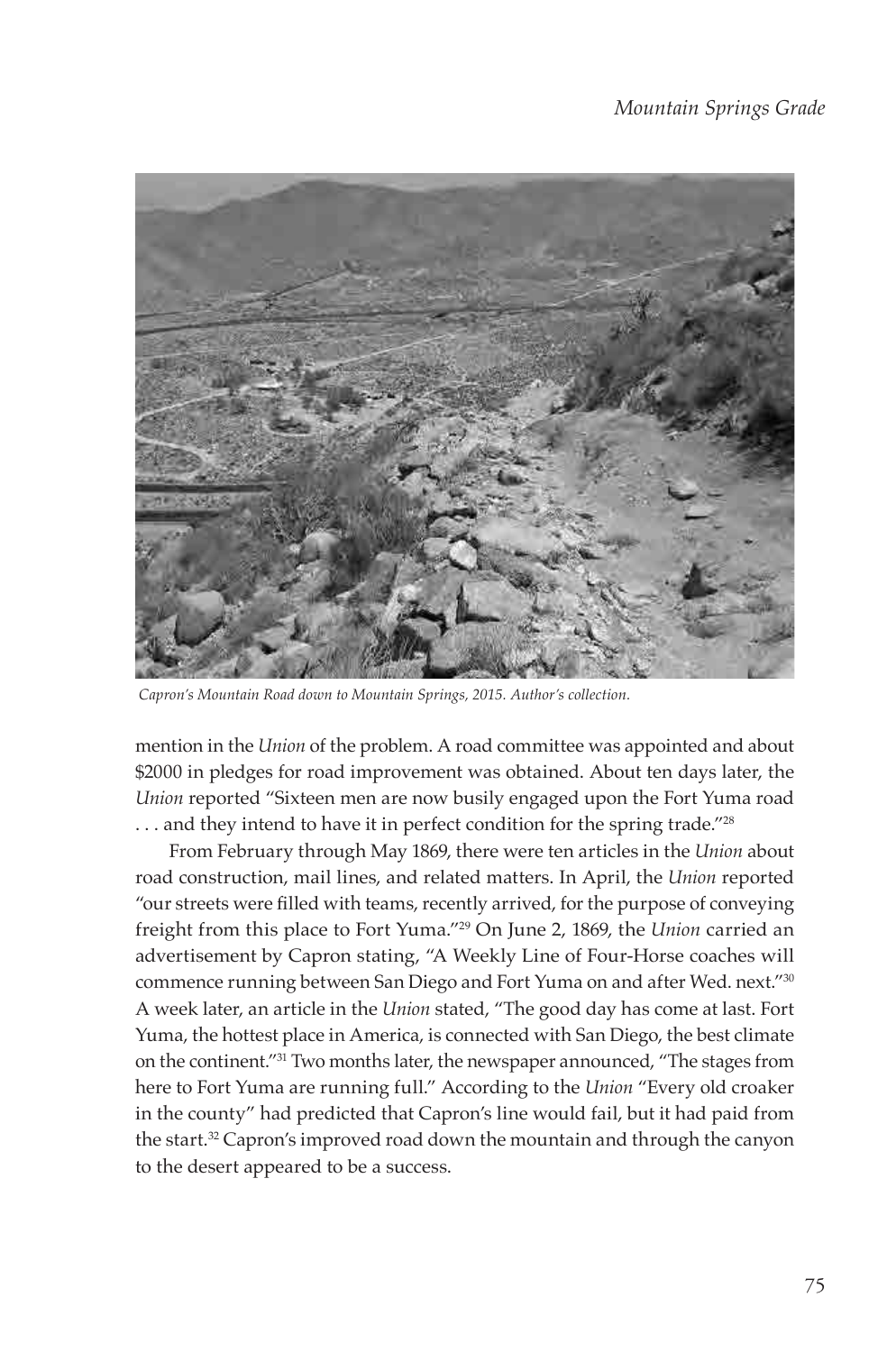#### **The New Turnpike Road**

Although the newspaper reports sounded cheerful about the Yuma stage line, something was plaguing the operation. Capron had left for the East in early November 1869, where he was married. When he returned to San Diego with his bride about January 19, 1870, he found his stagecoach operation in crisis.<sup>33</sup> About two days after his return, there was an emergency meeting for the formation of a joint stock company to build a toll road. The *Union* reported "…our road to Fort Yuma...we must do something now, to meet the present emergency."<sup>34</sup> This meeting was attended by city leaders including Alonzo Horton, Judge Swift, and Supervisor G.W. McDonald. A committee of five was appointed "to mature a plan of action" to be presented at a future meeting, held three days later. A resolution "in favor of the county giving a franchise to a joint stock company to build the road" was adopted. Civil Engineer C.J. Fox, Capron, and a railroad engineer gave estimates ranging from \$20,000 to \$30,000 for the cost of building the road.

Road building plans continued over the next several months. A meeting of the "San Diego and Fort Yuma Turnpike Road Company" was held in March 1870. The Company organized with a capital stock of \$50,000; share price was \$25 each. The newspaper reported that Fox "was appointed to make a survey of the road and report at the next meeting as to grades, cost of work, etc."<sup>35</sup> Three weeks

**TAGE** [CORRESPONDENCE OF SAN DIEGO UNION.] rom San Dirgo to Fort Yumaalong the Road-The Milquatay Va leys-The New Road-Splend Carrizo Canyon-Coyote Mirage+At Arizona City.  $\Lambda$ DAMSVILLE,  $\Delta$ . T., Oct. 13th, 1870.

*By stage to Arizona. Author's collection.*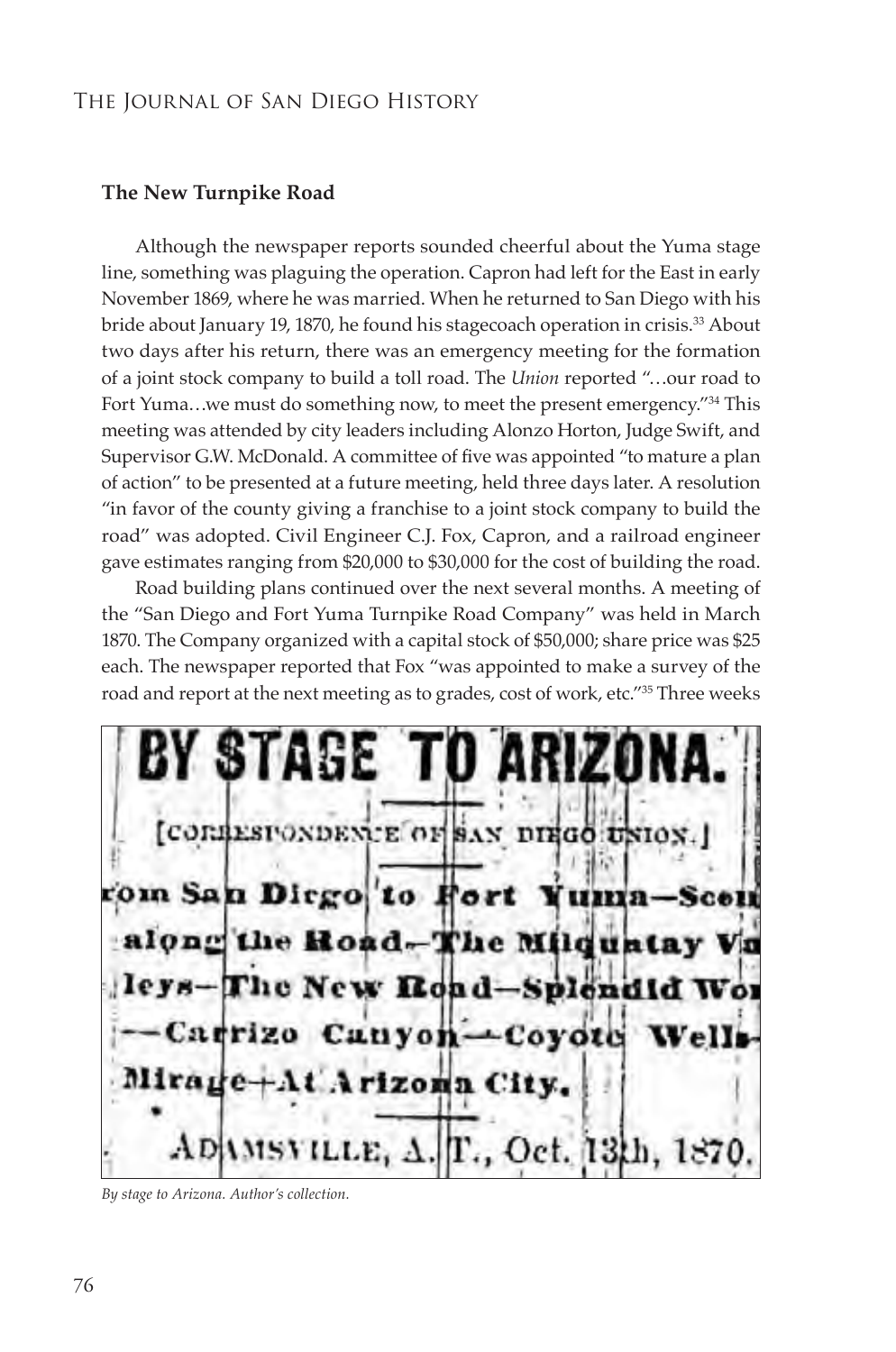

*Stagecoach roads over the mountain to Mountain Springs. Author's collection.*

later, the engineer had completed his survey and gave his report.<sup>36</sup> The Devil's Canyon road would be completely rebuilt, including two new bypasses along the canyon walls, one 500-feet and one 700-feet long, with maximum grades to be 12 percent. The mountain road would be abandoned, and a new road would be built. The average grade would be 12 percent with a maximum of about 15-16 percent. Gpc estimated the cost as \$3,000 for the Canyon and \$3,000 to \$4,000 for the mountain. Fox's report was accepted, and a superintendent of roadwork was appointed. Company officers were elected, with Capron one of the directors. Within five days, work on the road began.

No more newspaper articles appeared on the progress of the road building. About six months later, however, there is a letter giving a traveler's report of a trip over the new road by stage, starting at San Diego on October 1, 1870.<sup>37</sup> The route was through Milquatay, Jacumba, and down the new road to Mountain Springs, with "Vet" the stage driver. A traveler wrote:

…I took a slight snooze, but was recalled to the world by Vet's voice, "Now is the time to keep your eyes open if you want to see some good made road." The moon was just going down and the road before us seemed to strike directly into the mountains: this was the old road. The new road was plainly visible, winding round and round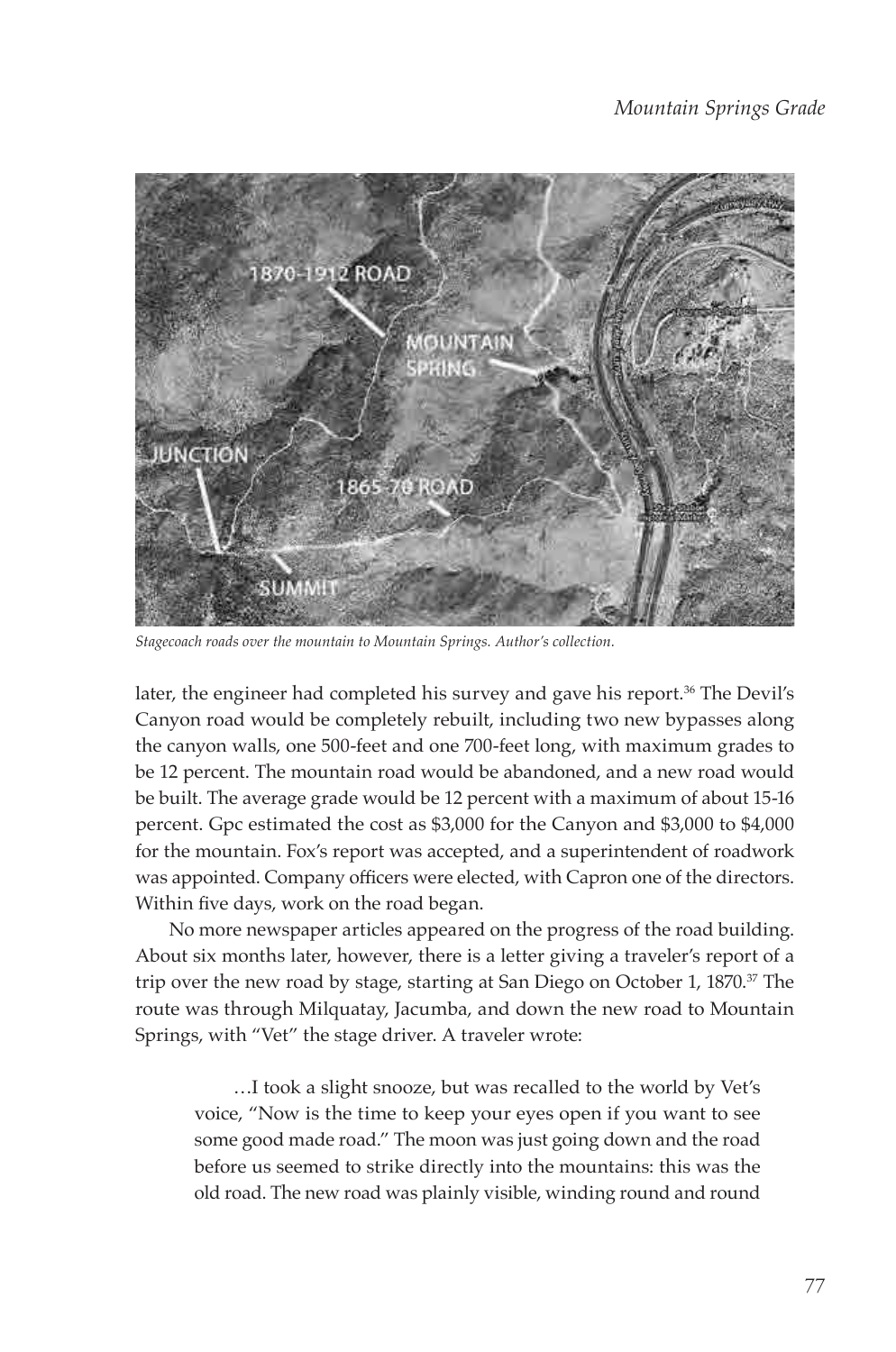

*Frary & Foster Concord stagecoach completed in 1866. On display at the San Diego History Center. ©SDHC #87: 16037-47.*

the mountainside, almost beneath us. "That's our road," said Vet, pointing at the same time with his whip where the road went wending downward. "Get up," and the whip snapped, and away we went down the hill, at a good round lively trot, without jolting or jarring, as smoothly as if on a racecourse. We reached Mountain Springs in 20 minutes after we got on the new road; going over in these few minutes, what was formerly a dangerous day's drive for teams. The only way to appreciate it [the new road] properly was to have traveled over it [the old road] in the past two or three times, and have received about as many upsets.38

This letter reveals what the main problem with the old road had been: it had taken a whole day to make the descent of less than a mile to Mountain Springs with coaches often being "upset."

Both the old and the new roads are today intact, if somewhat eroded, and plainly visible on aerial and satellite photos. The old road over the mountain to Mountain Springs was abandoned. It ran southward from Mountain Springs to climb to the summit of the mountain with one switchback, gaining 900 feet of elevation in 0.8 miles. The new road went around rather than over the mountain. It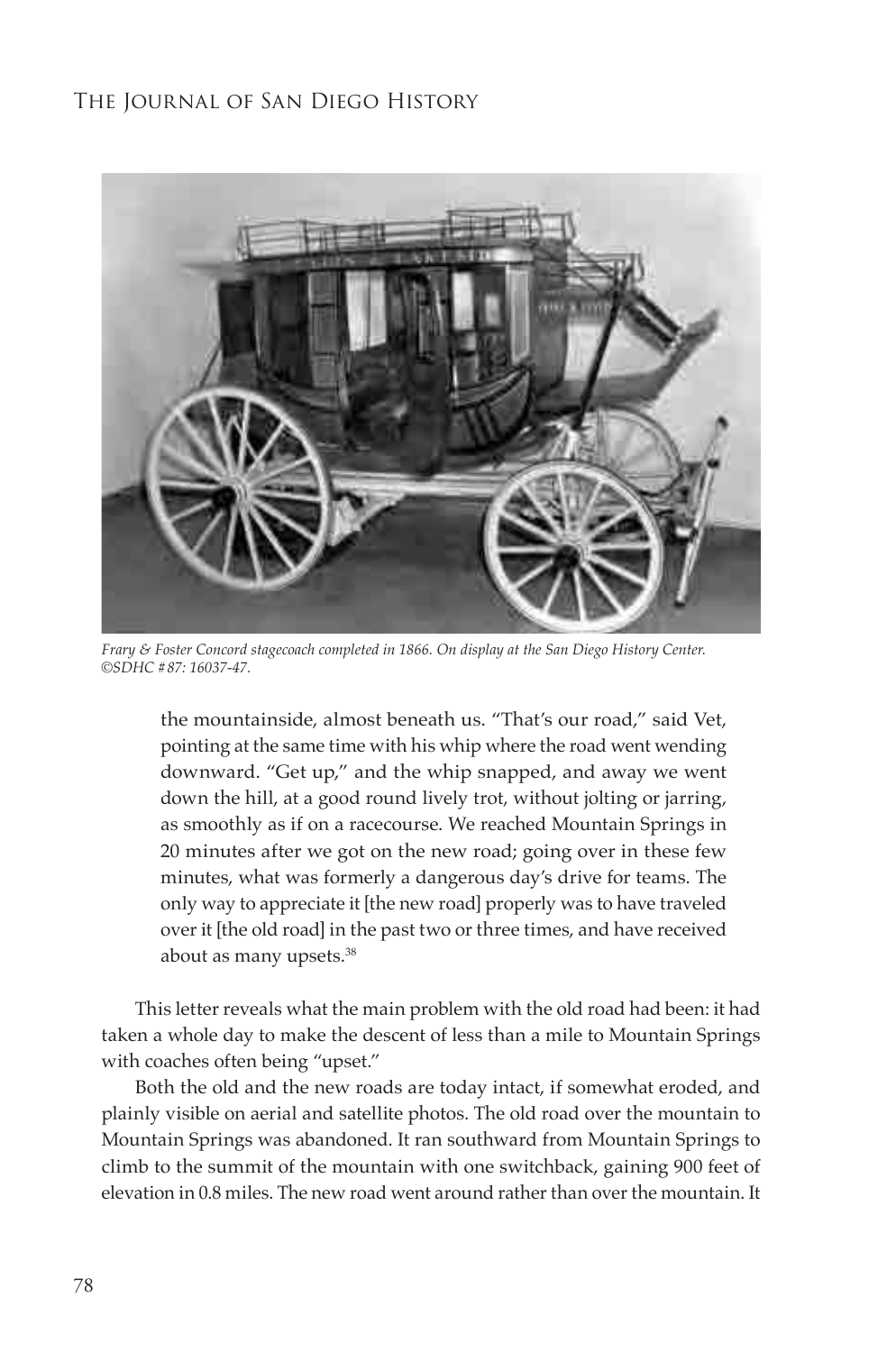

*Stagecoach roads over the mountain to Mountain Springs. Author's collection.* 

ran northward from Mountain Springs, and rounded the shoulder of the mountain to head southwest along the wall of a canyon to intersect the old road beyond the old road summit, reducing elevation gain by 90 feet. The new road made the climb in about 1.7 miles, at an average grade of about 9 percent, nearly constant, with no steep switchbacks or pitches.

On April 13, 1871, the San Diego *Union* offered a fact-filled account of the first annual meeting of stockholders in the Turnpike Company.39 The first annual report summarized the past year's effort. Road building had started about March 26, 1870.40 The road from the "Desert to Jacumba Valley" was completed September 5, after 5 months and 10 days work and a cost of \$13,691.81. The estimated cost had been \$6000 to \$7000. The cost overrun was attributed to the "rocky character of the canyon, the great amount of blasting<sup>41</sup> required, and (chiefly) the difficulty of disposing of the rock after it was broken." A tollgate was erected mid-September at the foot of the mountain grade near Mountain Springs. Toll collections were about \$180 per month.

Further newspaper references to the roads or stagecoach operations are infrequent and indicate only that Capron purchased new horses and equipment for the line, suggesting that the line was prospering.

On October 24, 1870, twenty-year-old George White Marston arrived in San Diego by steamer from San Francisco. That same day, he got a job as clerk at the Horton House hotel.<sup>42</sup> One of his duties was to dust off the travelers who arrived by stage from Yuma, including Major General George Crook who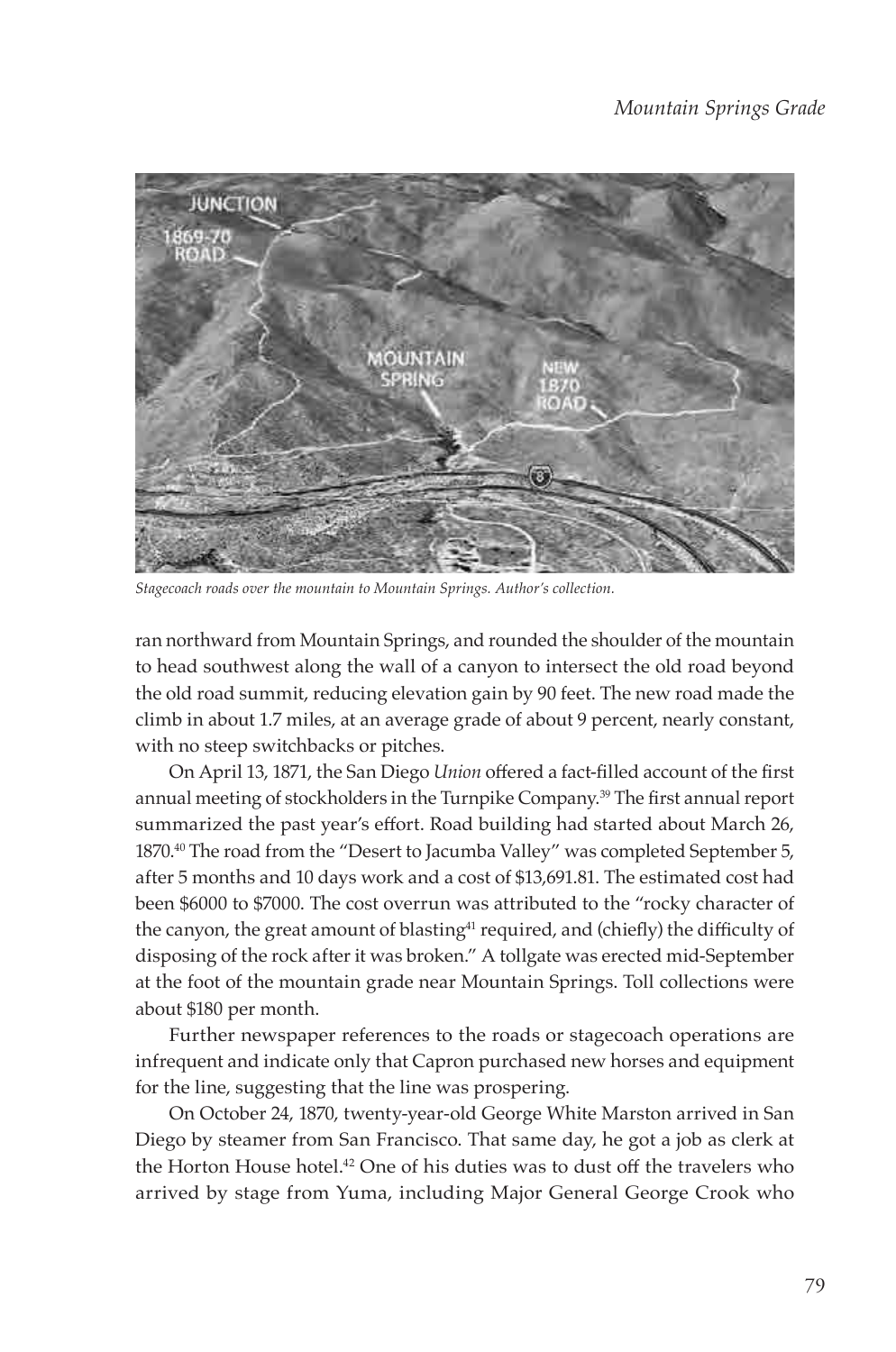

*A young George Marston. Editor's collection.*

traveled over the stage route in June 1871.43 There is little comment about the trip in Crook's autobiography, save a note that the first 100 miles from San Diego was very mountainous, and that the desert heat was unbearable.

In 1874, Capron sold his stage line to Kerens and Mitchell whose intention was to extend their line of Concord coaches from El Paso to San Diego. The *Union* speculated that this would afford "a safe and speedy means of crossing the continent during the season when the *Union* Pacific is blockaded by snow."44 Under Kerens and Mitchell, the

stage line continued to prosper.<sup>45</sup> The mail service was increased in the spring of 1877 from three times per week to daily delivery.<sup>46</sup> Traffic over the line was especially heavy in the winter of 1876-77.

#### **The Railroad Comes to Fort Yuma**

During the 1870s, the railway from San Francisco was building its way south to Los Angeles and on towards Fort Yuma. The railroad finally reached the west side of the Colorado River near Yuma on May 21, 1877.<sup>47</sup> The last article in the *Union* about passengers departing on the stage for Yuma was on February 10, 1877. Operation of the passenger stage may have ended at that time, though San Diego could have lost its stage traffic earlier. It would have been faster to stage from the still building railroad's "end of track" to Fort Yuma than to use the San Diego route.<sup>48</sup>

The last reference to the stage line is an advertisement in the *Union* on August 23, 1877: "Four-Horse Concord coaches leave Yuma daily immediately after arrival at Yuma of [railroad] cars."49 Kerens is last mentioned on November 3 as "one of the proprietors of the Southern Overland Mail" who was stopping at the Horton House. There are no further articles about the Fort Yuma stage line after 1877 in *The San Diego Union.* 

Little is known of use of the Jacumba Pass road through Mountain Springs after the railroad closed the stage line. Rather than driving his own rig over the desolate road to the Imperial Valley, or Yuma, a private traveler from San Diego almost certainly would have taken the stage to Los Angeles, then the train to Yuma. Any traffic must have been limited to locals, miners (if any), the occasional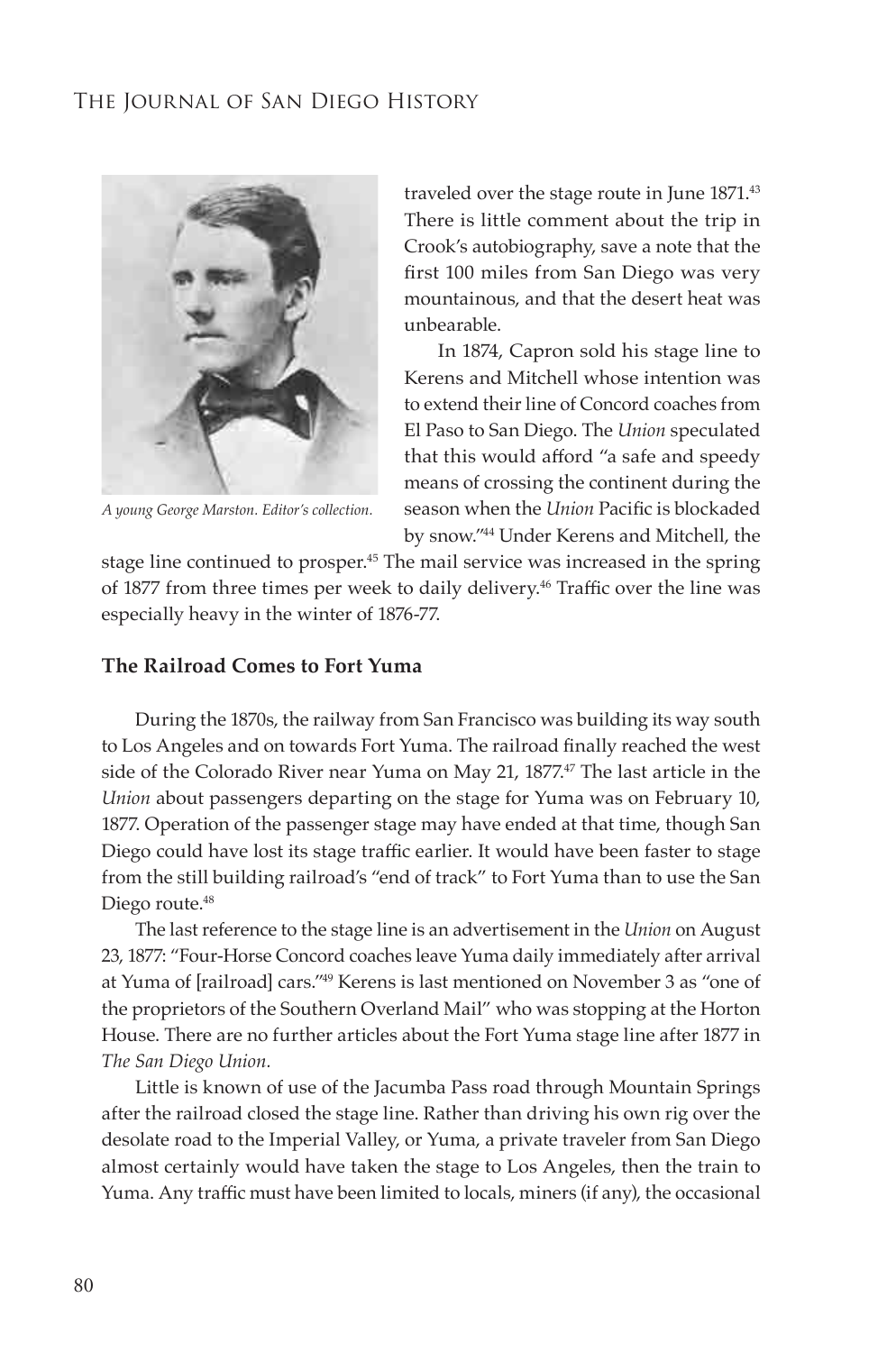excursionist, or the adventurer. By the turn of the century, the old stagecoach road lay largely abandoned and neglected.

## **The Imperial Valley and the Automobile**

The development of the Imperial Valley and the advent of the automobile demanded that Jacumba Pass be used once again. Imperial Valley development began in 1901 when a system of canals brought water about 50 miles from the Colorado River into the Valley to create one of the richest farming areas in the United States. Almost overnight, what had been barren, unoccupied desert was



*Devil's Canyon Road. ©SDHC #9978.*

developed into about 1,000 square miles of rich farms and several new towns. The center of the Imperial Valley is about 50 miles west Yuma and about 120 miles from San Diego via the Jacumba Pass.

The automobile and the truck opened the possibility of private and commercial travel in a day or less between San Diego and the Imperial Valley, even with the primitive vehicles of the time. In 1903, San Diego county road supervisor James Jasper and Bryon Naylor, an early auto dealer, drove a single-cylinder Cadillac from San Diego to Jacumba via the Jamul-Campo route in 7 hours and 45 minutes driving time "including all stops for teams."50 Supervisor Jasper reflected:

When we reached the summit of Jacumba Pass, I paused and I gazed wistfully out over the surrounding country to the east, floating in the fascinating mirage, lay the great Imperial Valley, an empire in itself – "so near and yet so far," our heritage: lost for want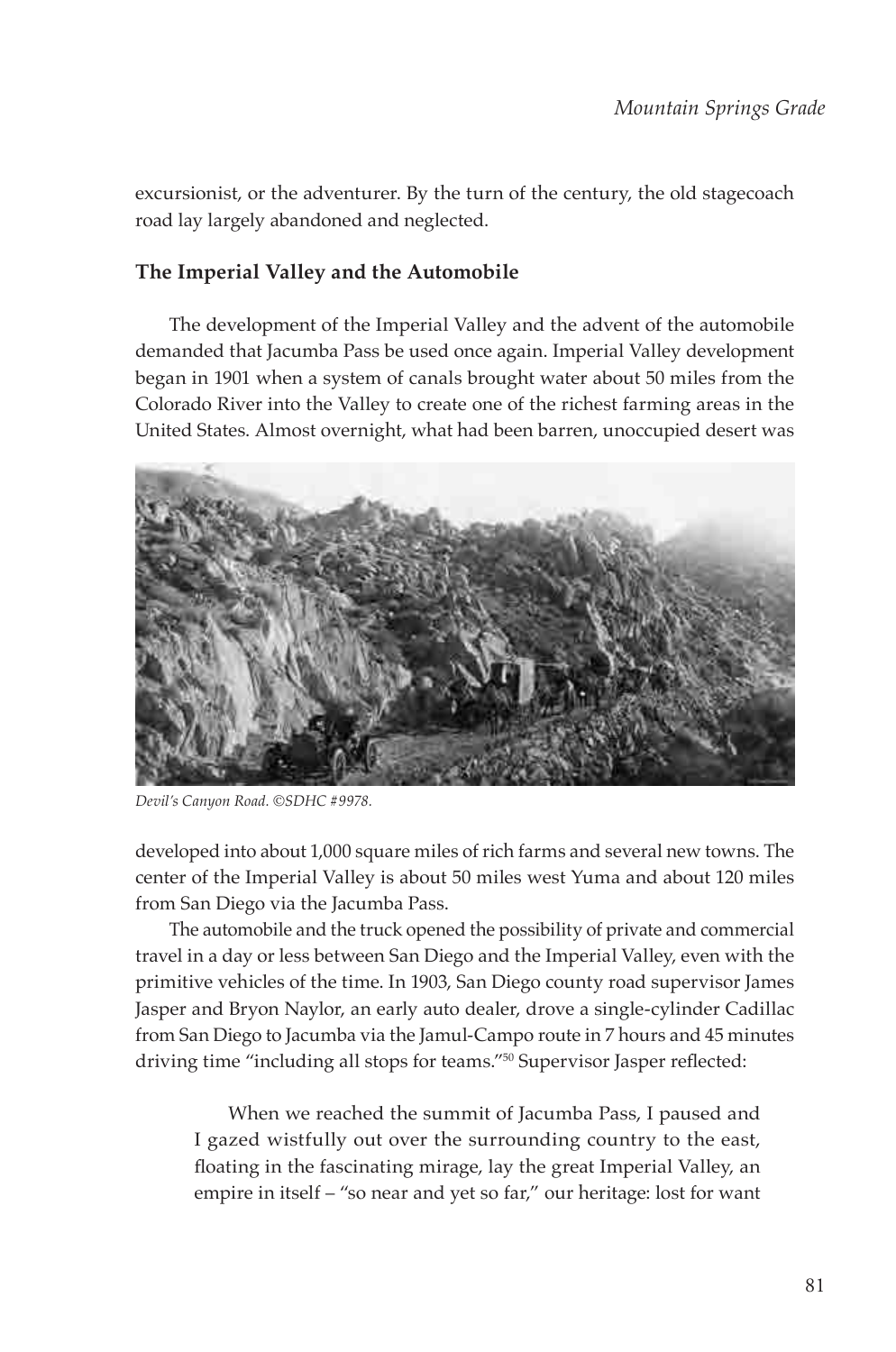of transportation…An auto road to Imperial would be one of the best investments the people of San Diego could make….The auto is the coming vehicle. In fact, it is already here, and it's come to stay: best we welcome it, and in the future build our roads with an eye to its requirements.

It was only 50 miles further to Imperial, but the route down the mountain and in Devil's Canyon was all but impassable. Ed Fletcher traveled the old stage road from Jacumba to the desert in about 1910: "It took us two days. Going down the thirty percent grade into Mountains Springs, we had to jack-up our car a number of times and rebuild sections of the highway to make it passable. This went for Devil's Canyon, too."51

Given the growing economic importance of the Imperial Valley, public pressure mounted for a real "auto road" over the Pass. This would result in the building of a new road that abandoned both the mountain and the Devil's Canyon routes.

#### **The First Automobile Route**

Ed Fletcher, after whom Fletcher Hills and Fletcher Parkway and other San Diego places were named, was the guiding spirit behind the movement for the



 *Devil's Canyon Road. ©SDHC #91: 18564-1199.*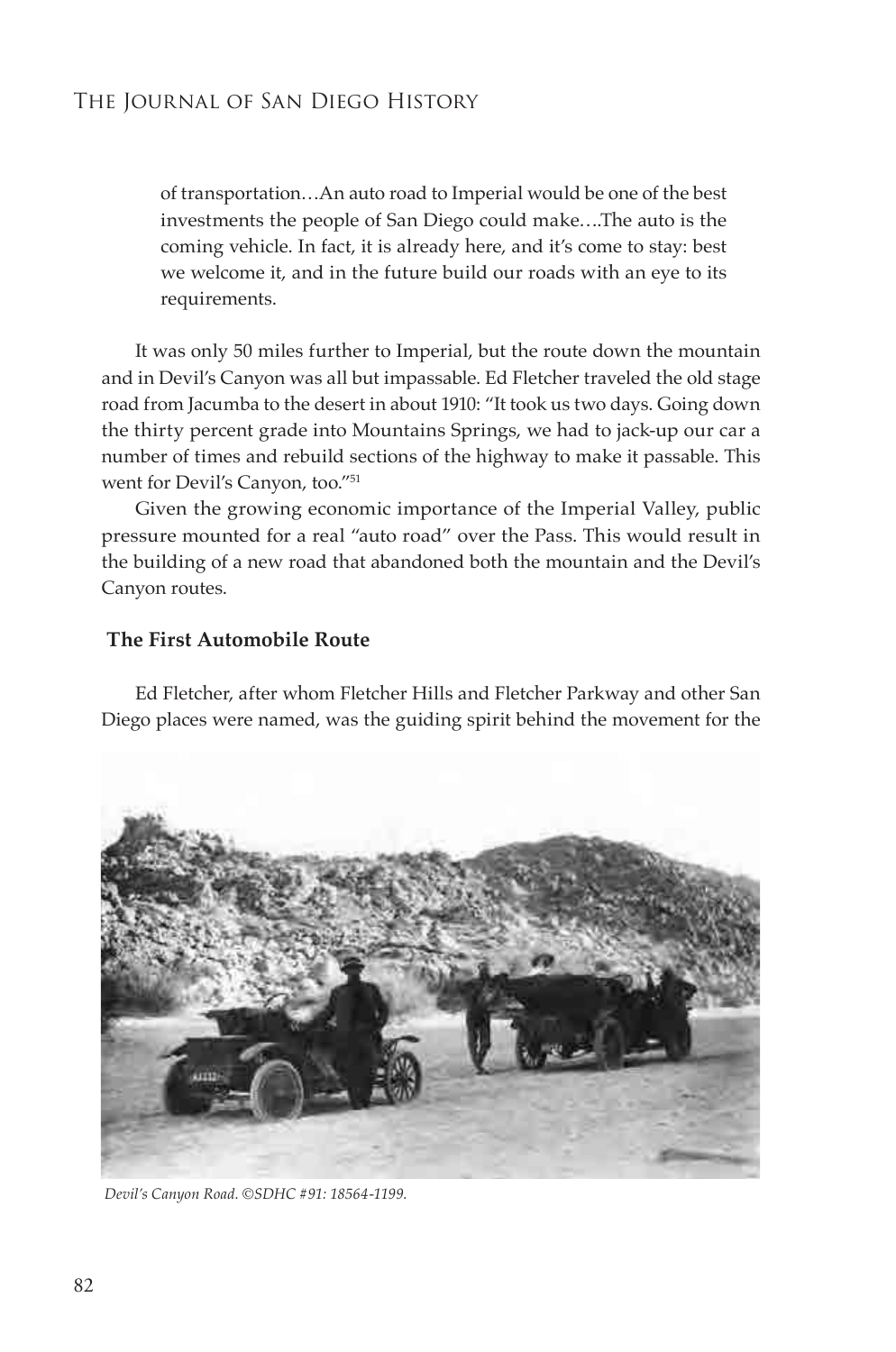new road. He pulled the ropes, greased the skids, and raised the funds for a new road, on which construction began in late 1911 or early 1912, using Fletcher's grading machines.

The first automobile route is known as the Boulder Canyon Route. The new road abandoned the mountain route of the old stage road 4 to 5 miles east of Jacumba, then ran eastward over In-Ko-Pa summit (where Interstate 8 currently runs) and along Boulder Creek canyon to Mountain Springs. The road did not run along the canyon bottom, but ran in a "notch" cut in the very rocky canyon walls well above flash flood waters. The road was still under construction but passable in April 1912 when the *Union's*



*The Mountain from the summit of the barrier to Mountain Springs. Author's collection.*

"pathfinder" car, a Chalmers 40, used it then passed through Devil's Canyon to



*Mountain Springs automobile route. ©SDHC #12155.18.*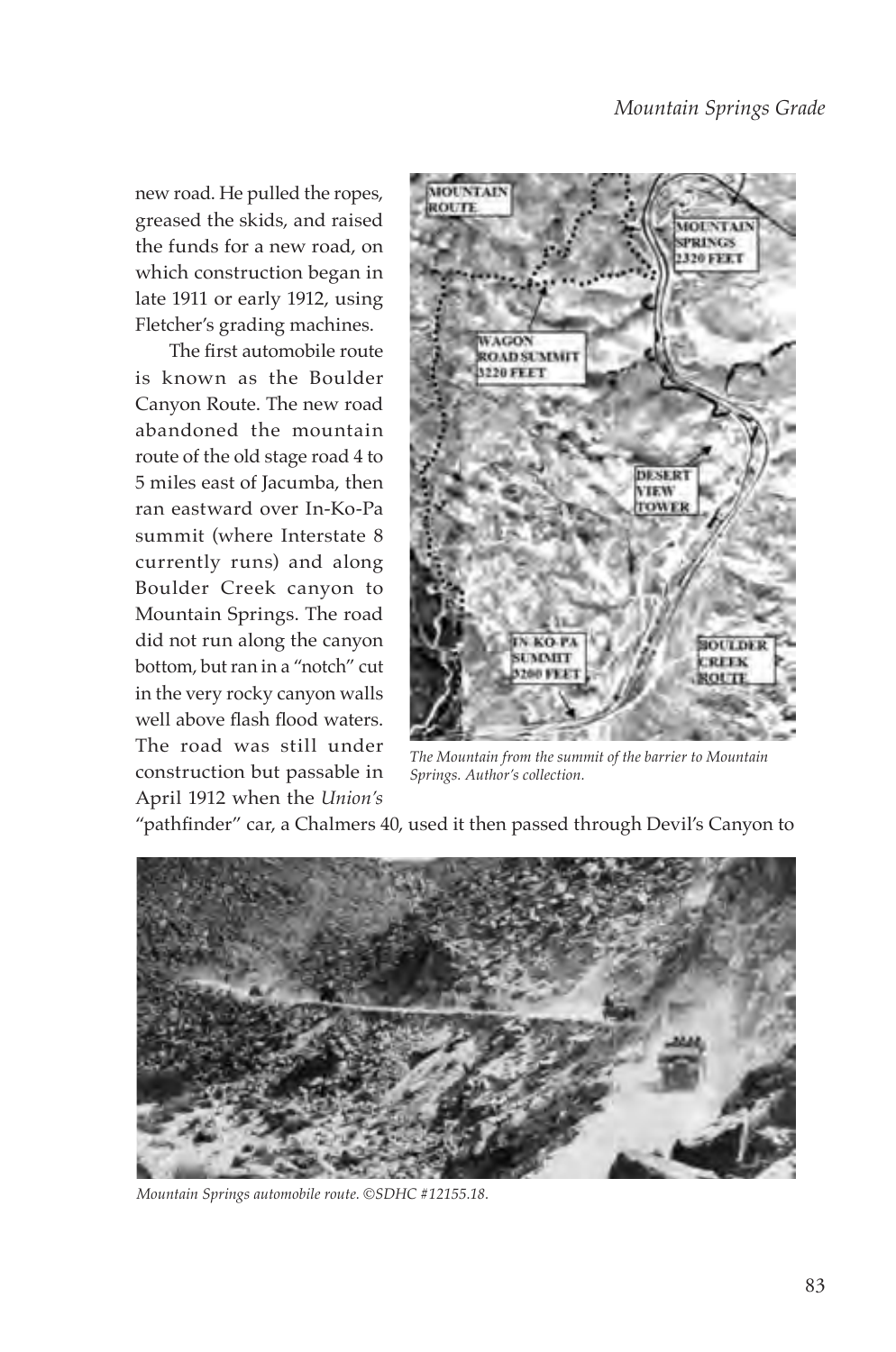

*Mountain Springs grade, 1913 . ©SDHC #16-408.*

the desert.52 On April 25, an "Automobile Stage," a seven-passenger six-cylinder Franklin, completed its first round trip from San Diego to El Centro and back. The return trip took 11 hours, 2 minutes, and the "trip was enjoyed by each of the six passengers."53 Apparently these auto stage "buses" began running as soon as the new road was passable.

The next road to be built was the Myer Canyon Route. After completion of the Boulder Canyon segment, the road over the barrier was serviceable, but the Devil's Canyon section left much to be desired. The road was rough, tortuous, and slow even in the best of condition. Most of the road was in the canyon bottom, subject to washout or rock slides with every heavy rain and requiring frequent closures and expensive repairs. The decision was made to abandon Devil's Canyon for a new, all-weather road running along Myer Canyon (also called In-Ko-Pa canyon or gorge). Although the entire road was in Imperial County, it was built by San Diego County and largely, if not completely, funded by San Diego. Imperial County gave enthusiastic support, but their financial contribution was not significant. San Diego's cost was \$70,000.

On April 10, 1913, *The San Diego Union* reported, "Construction was begun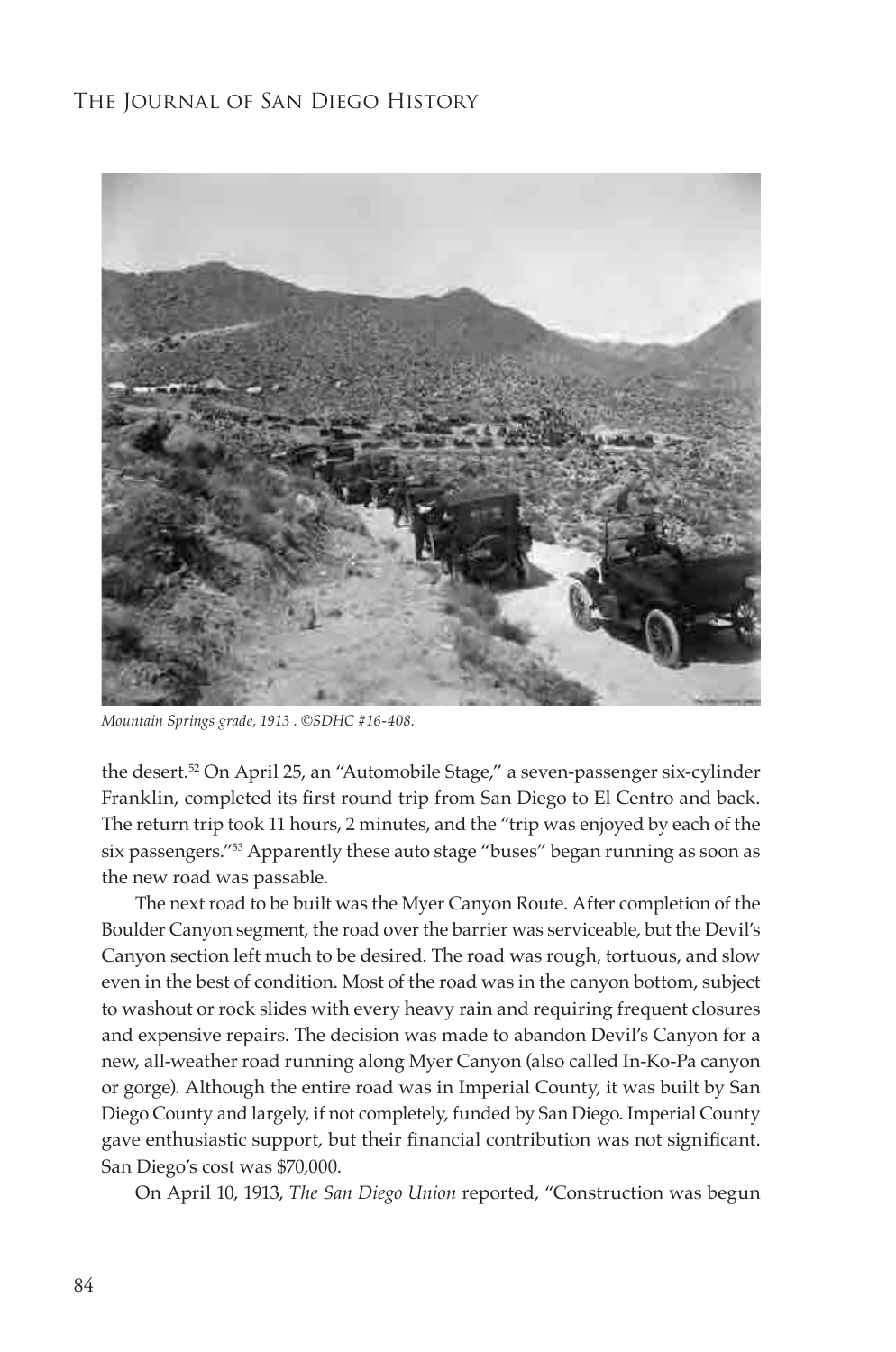November 3, 1912. Road completed yesterday."54 This new road did not run along the bottom of the wash, as in Devil's Canyon, but along the steep walls of the canyon at a relatively constant grade. The roadbed was "dirt," appearing to be rather coarse decomposed granite. It followed every convexity and concavity in the canyon walls along which it passed. It therefore had almost continuous curves, some of very short radius. A large bridge had to be built across the mouth of Myer Canyon at its entry to the desert. The new road was 6.5 miles in length, with a maximum grade of 7 percent.

A gala opening ceremony was held at Mountain Springs on April 9, 1913. "San Diego and Imperial Valley Celebrating Opening of Highway Cut Along Rocky Canyon's Sides," reported the *Union,* and "Devil's Canyon exists no more."55 At the opening, there were 175 cars from San Diego, and 55 from various Valley cities. After the ceremony, the entourage went down to the desert on the new Myer Canyon road, then back to Mountain Springs on the old Devil's Canyon road. This was done so that the achievement of the new road could be fully appreciated. The Devil's Canyon route was then officially closed to traffic.

## **Roads in the 1920s and 1930s**

In 1926-27, both the mountain and canyon sections of the 1913 road were paved with concrete 20-feet wide. According to the newspaper, the road was



*The 1926 road runs under Interstate 8 on toward Mountain Springs. Author's collection.*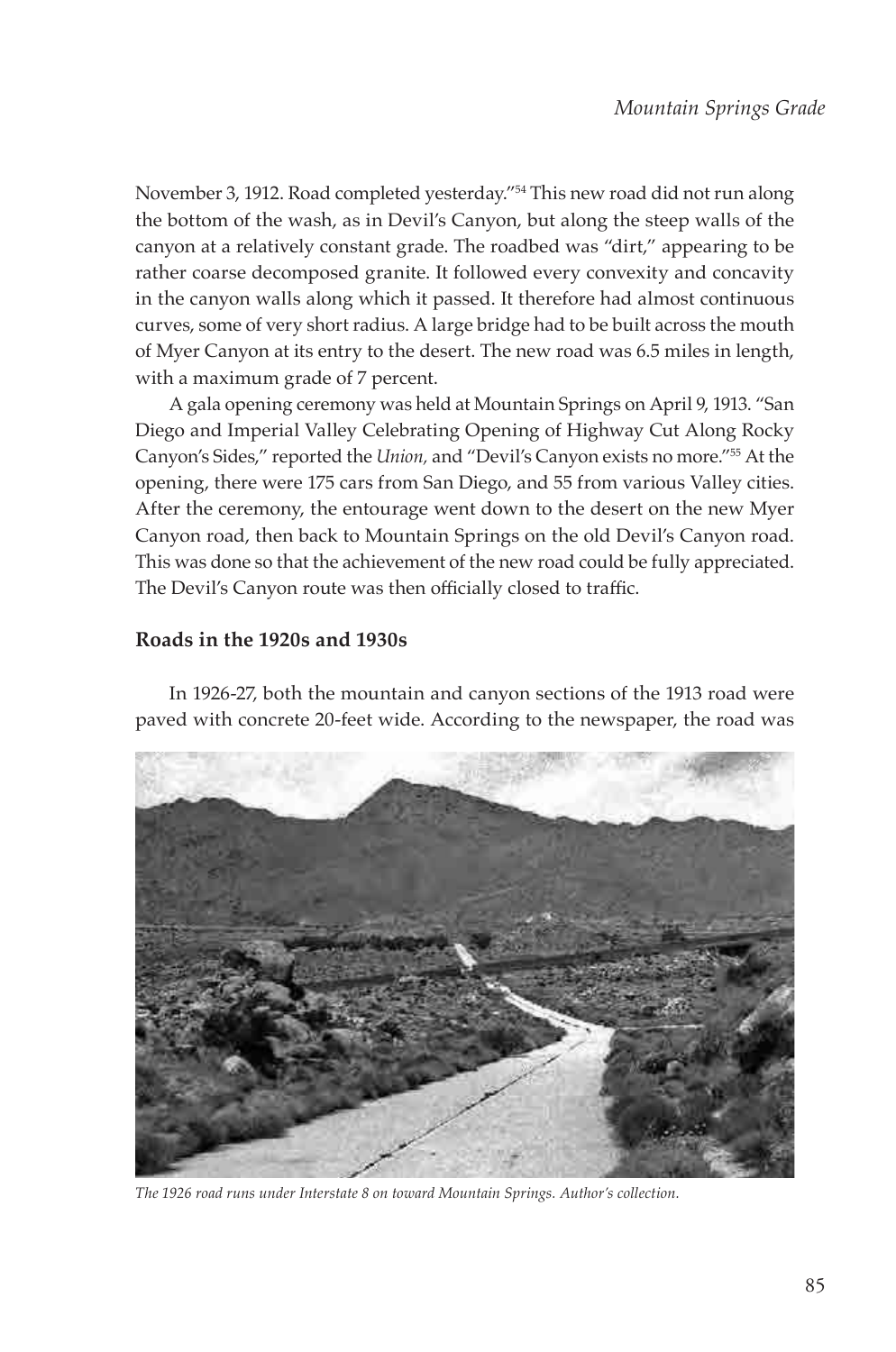"practically the same climb as it was before paving, except that the dangerous curves have been eliminated."56 At about the same time, the wooden plank road over the infamous sand dunes west of Yuma was replaced by a paved road: "Dreaded Barrier Converted to Splendid Highway," reported the *Union*. <sup>57</sup> San Diego was now within six hours of the Colorado River.

The newly paved road, however, had many curves, some of very short radius. This made for slow and dangerous going, both up and down grade, especially for trucks. Many truckers preferred hauling Imperial Valley produce to San Pedro, even though it required an extra 100 miles of desert travel, rather than risk the hazards of the Mountain Springs grade. The cost for hauling cotton to San Pedro was \$3.50 per ton compared with \$4.00 to San Diego. The *Union* commented that the problem was "the barrier of the Mountain Springs Grade."58

In late 1938, the city began the "Mountain Springs grade realignment project."59 The first construction unit of 255 miles from near the summit down to Mountain Springs was completed by January 1940.<sup>60</sup> The new road eliminated all of older road's sharp curves. It was 30-feet wide while the old road was 20 feet, and the minimum curve radius was 600 feet compared to 128 feet on the old.

The new road stayed lower in Myer Canyon in the upper two miles below Mountain Springs and separated from the old 1926 road by as much as a half mile. The cut-off section of the 1926 road has therefore survived, since it was not obliterated by the new construction. This road is accessible by high clearance vehicles today.



*The steepest part of the downgrade—a challenge for big rig drivers. Author's collection.*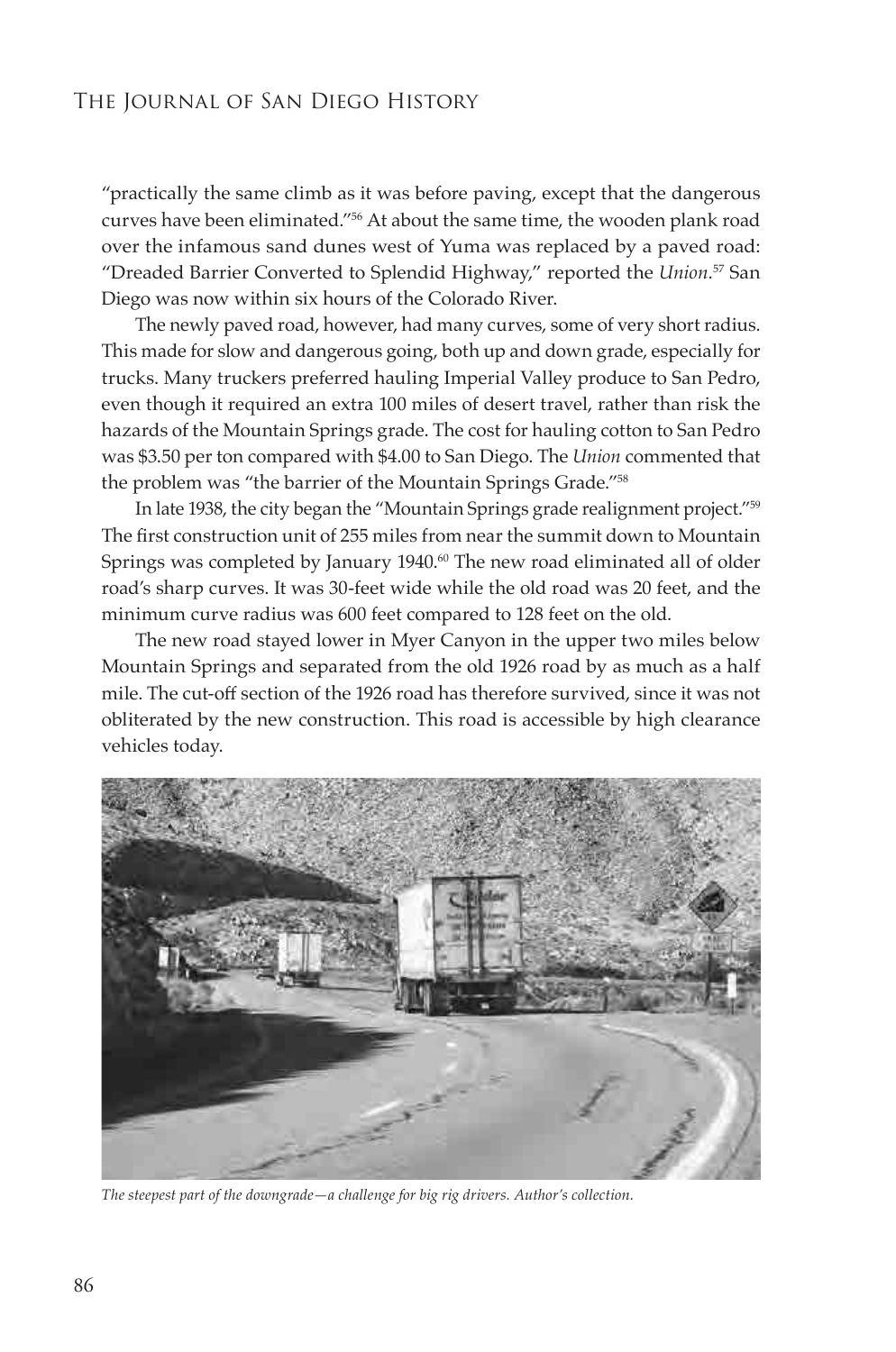

*Wind Fence on Devil's Canyon Bridge No. 1. Author's collection.*

#### **Interstate 8**

Interstate 8 was built from the 1960s to early 1970s. It has an average grade from Coyote Wells to the In-Ko-Pa summit of 4.2 percent with a maximum of about 7.5 percent just above Mountain Springs. Modern automobiles can maintain the legal 70 mph or higher both up and down grade without slowing. Older cars with marginal cooling or less efficient fuel systems can have problems because of the 11-mile sustained climb and high temperatures. Temperatures at the foot of the grade often top 110 degrees Fahrenheit in the summer, and still be 100 degrees at the summit. To assist drivers with overheating problems, there are 25 pull-outs with radiator water reservoirs on the up-grade side, placed about every half-mile.

Drivers of heavy big rigs manage their speed carefully on the downgrade. A runaway truck ramp is located 5 miles below the summit. The last 3.2 miles before the ramp averages over 6 percent grade. The ramp is located to stop runaway trucks before they enter the narrow and winding Myer Canyon. The truck driver's challenge continues for about 5 miles in Myer Canyon, where the grade averages 5 percent, there are numerous curves, and sight lines in the twisty canyon are short.

In September 1976, much of the Myer Canyon downgrade washed away in the Hurricane Kathleen flood. Over 10 inches of rain fell in about 6 hours in the Mountain Springs basin and Myer Canyon. The flood that raced down Myer Creek also washed away the bridge over which the westbound lanes of Interstate 8 crossed Myer Creek wash. Interstate 8 was completely closed for 7 days, until a temporary road across Myer Creek wash was built and the former uphill only lanes were converted to two-way traffic. It took about a year to rebuild the downhill lanes and the washed out bridges and to restore full freeway operation.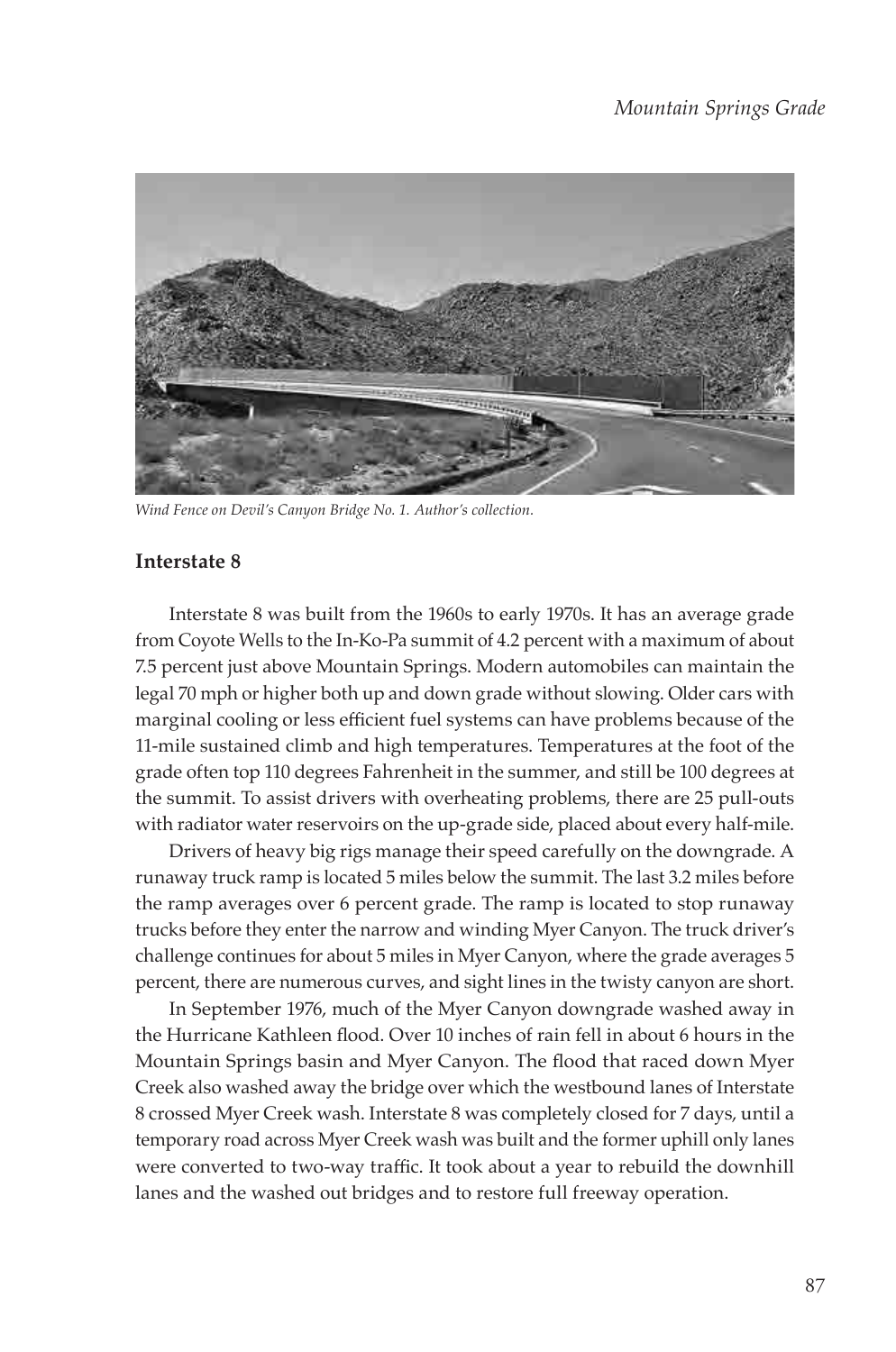

*Cuts near Desert View Tower, 1912-1975. Author's collection.*

At this time, almost all traces of the old Devil's Canyon roads vanished. A popular jeep road ran along the bottom of the Canyon before the flood, but it disappeared and has not been rebuilt.

The summit of Jacumba Pass is one of the windiest places in Southern California. Superheated air rising up from the vast below-sea-level Colorado Desert to the east induces a strong flow of cooler air from the Pacific coastal area near San Diego. The wind whistles eastbound through the peaks of Jacumba Pass, down across the Mountain Springs basin, and down Devil's and Myer Canyons. The interaction of vehicles and wind speeds produce strong side forces that buffet and can overturn tall vehicles. Several times each year, Interstate 8 is temporarily closed to "high profile" vehicles by the California Highway Patrol and includes most 18-wheelers and motor homes. Wind fences have been built at three locations where the wind problem is at its worst.

 Over a period of almost one hundred years, the development of six versions of the road from the summit of Jacumba Pass down the mountain and through the canyons to the desert illustrates San Diego's commitment to infrastructure and communications. The success of Interstate 8 has been made possible through a remarkable series of engineering innovations that continue until the present time.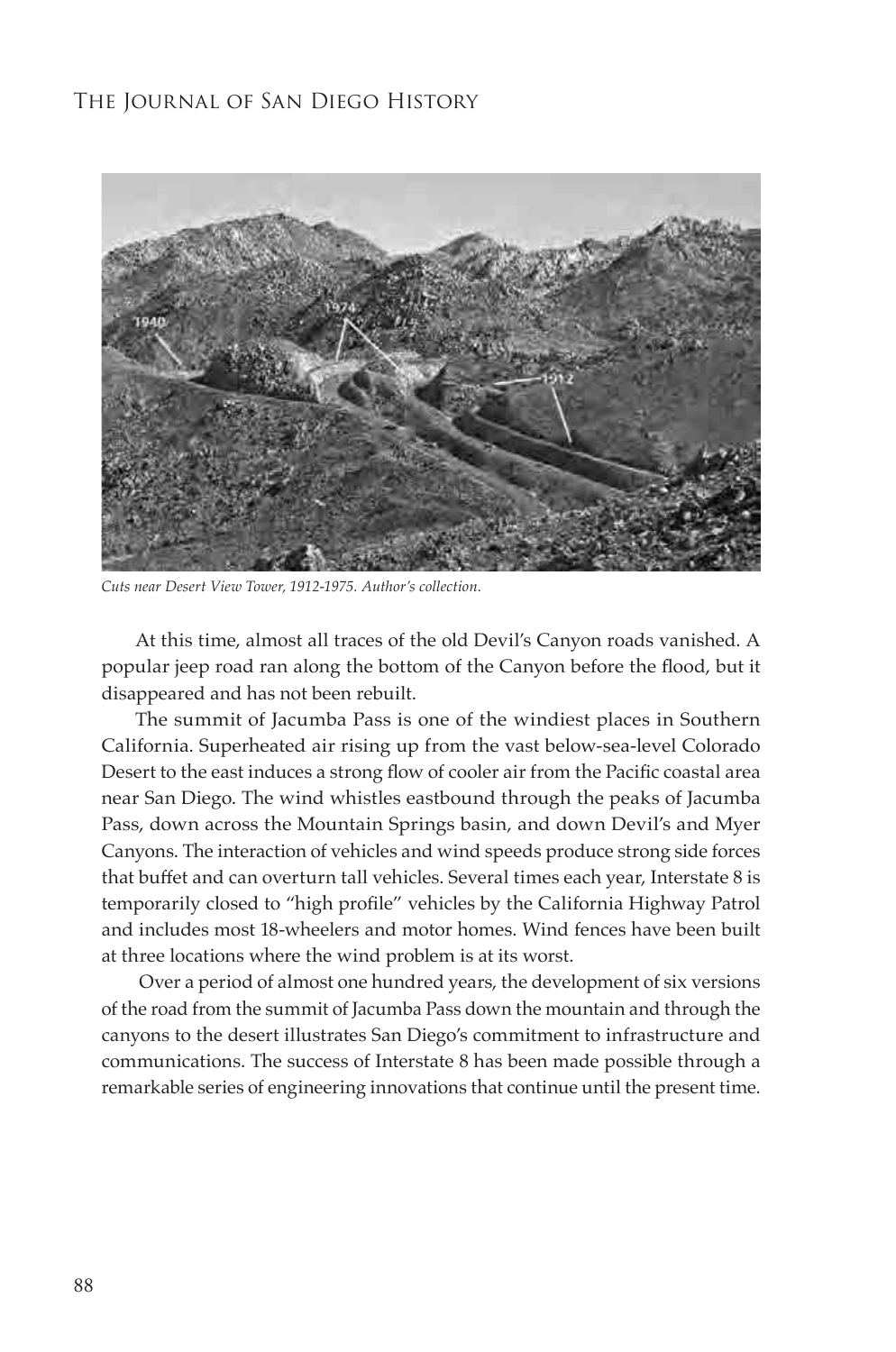## **NOTES**

- 1. Before its artificial harbor was developed after 1909 by dredging and building rock breakwaters, San Pedro harbor was completely exposed to winds from the south. In the mid-1800s, when southwestern storms blew, ships had to leave the harbor and ride out the storm in the open ocean.
- *2. San Diego Herald*, June 2, 1851.
- *3. San Diego Union*, October 17, 1868.
- 4. Officially the San Antonio and San Diego Mail Line The initial contractor was James E. Birch who carried the mail (and passengers, if any) over the barrier by pack mule over the "Jackass Trail" (exact route now lost) to Cuyamaca, then by wagon into San Diego. See also Ellen L. Sweet and Lynne Newell, Historic Stage Routes of San Diego Count,. Charleston: Arcadia Publishing, 2011.
- 5. H.M.T. Powell is often said to have been the first traveler past Mountain Springs to leave a record of his journey (*San Diego Tribune*, October 6, 1934). Analysis of a detailed mileage log in his journal of his journey in late 1849 proves that he went along the Emigrant Trail to Carrizo, a watering place, where he spent the night near the stream. He then went four miles further west, and turned south to climb the barrier in the vicinity of Bow Willow Canyon, then past the vicinity of Live Oak Springs and into Mexico. He followed the border into the South Bay and on to San Diego. Curiously, his journal clearly states that he went by "Carrisa Creek," so it is difficult to understand how the misconception that he went by Mountain Springs began. H.M.T. Powell, The Santa Fe Trail to California, 1849-1852, Wangenheim Collection, San Diego Public Library, Central.
- *6. San Diego Herald*, June 12, 1851.
- 7. Ibid., July 17, 1851, 2:3
- 8. Ibid., April 11, 1857. The article stated that San Diego County had a flock of 28,000 sheep, but that "this isn't a sprinkling (compared) to some droves that cross the Colorado, and are driven directly up the country."
- 9. Robert L. Sperry, "The Old Stone Corrals," *High Country* 42 (Autumn 19xx), 35. Sperry writes "it is said that lambing ewes were held in the corrals at night to protect them from coyotes."
- *10. San Diego Tribune*, October 6, 1938
- 11. Richard F. Pourade, *The History of San Diego: Vol. 4, The Glory Years* (San Diego: San Diego Union-Tribune Publishing Company, 1964), 9. Pourade gives a very brief account of this period, without specific dates that appears to confuse the activities of several different individuals over a wide period of time. The "Smith-Groom route" of c. 1858 is sometimes erroneously shown on old maps as going past Mountain Springs. It actually went northward from the vicinity of Live Oak Springs over the barrier to Carrizo. In any case, it was only a planned "route," never an actual road.
- 12. A historical monument placed adjacent to the Desert View Tower commemorates the "Mountain Springs Station Site." The documentation required to obtain recognition as an historic site is contained in San Diego Public Library RCC 979.498/Chamberlin, "Mountain Springs Station Site," by Eugene K. Chamberlin, typewritten manuscript, 1991. Contained on the monument plaque is the statement, "In 1862-70 about a mile north of here [at Mountain Springs] Peter Larkin and Joe Stancliff used a stone house as a store from which ox teams pulled wagons up a 30% grade."
- 13. Ella McCain, *Memories of the Early Settlements Dulzura, Potrero, and Campo* (San Diego: n.p., 1955), 51.
- 14. Interstate 8 gains this same 820 feet in 3.3 miles, with an average grade of 4.6 percent and maximum grade of 7.7 percent.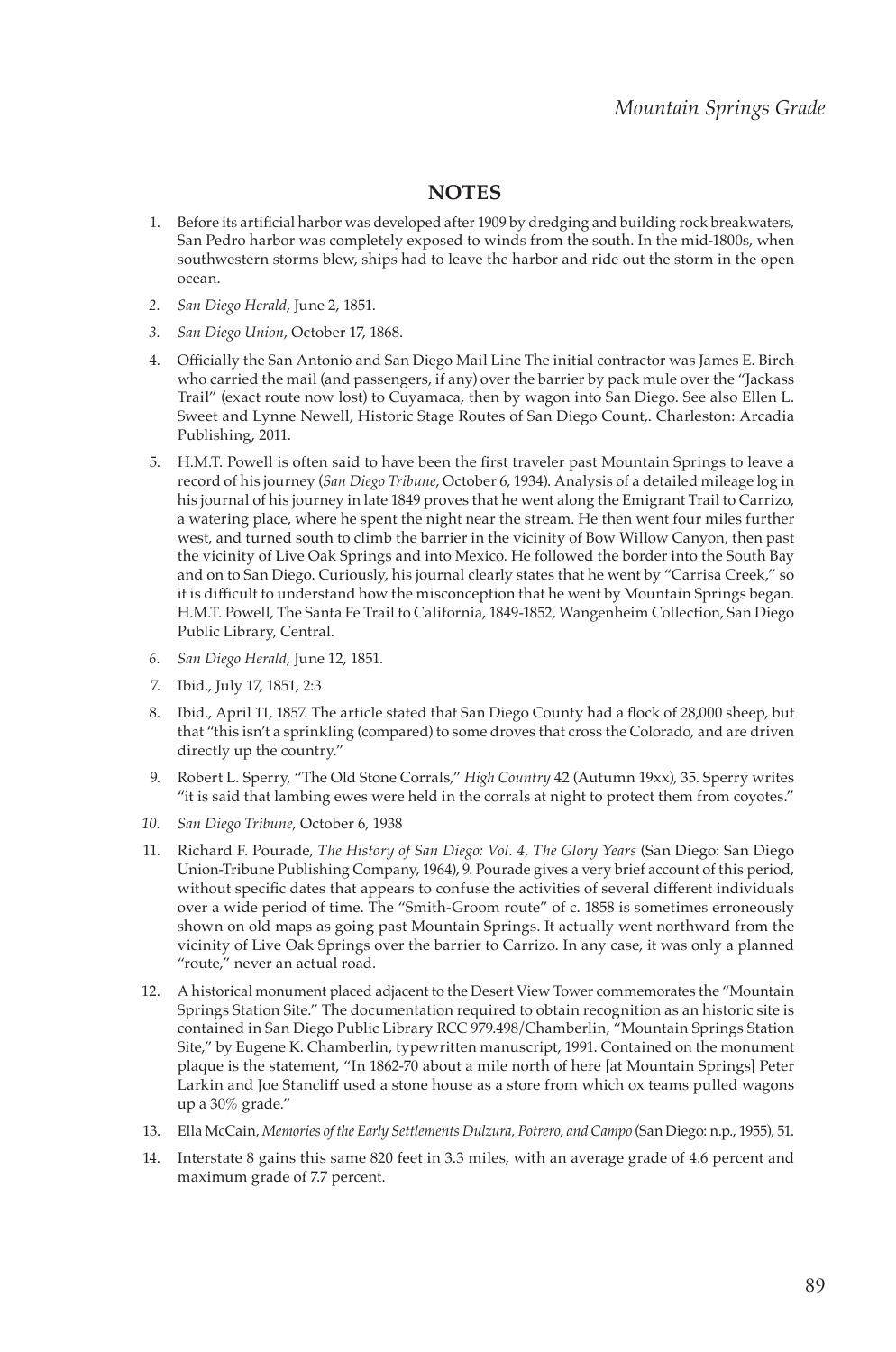- 15. J.L. Kelly, "Life On A San Diego County Ranch," unpublished manuscript, c. 1925, SDHC Research Archives.
- 16. Pourade states that J.J. Tomlinson and Co. operated "stages" from San Diego over the grade to Yuma sometime after 1866. Tomlinson did operate from Los Angeles to Tucson, but he went via San Bernardino and the Desert. His contract was for mail, and it is not stated whether he operated stagecoaches or buckboards. The mail contract was modified in mid-1868 to specify that the mail had to go through San Diego. Tomlinson, who had lost \$12,000 in four months operation, refused to come on the San Diego route, and discontinued his line. Pourade, *The History of San Diego: Vol. 4, The Glory Years,* 9; *San Diego Union*, October 24, 1868, 2, col. 2.
- *17. San Diego Union*, October 10, 1868.
- 18. Ibid., October 24, 1868, October 17, 1868.
- 19. Ibid., November 21, 1868.
- 20. Alfred L. Seeley owned the Cosmopolitan Hotel in San Diego's Old Town and was the operator of mail and stage lines around San Diego from 1869 through 1874.
- 21. A buckboard was a light wagon with a spring-mounted seat for two, and a small bed for light freight, normally pulled by two horses.
- 22. The first major mail contracts in this area were for the San Antonio and San Diego Mail of 1857-60, and the Butterfield Overland Mail of 1858-61, which ran from Saint Joseph, Missouri to San Francisco via El Paso, Yuma and Los Angeles.
- *23. San Diego Union*, October 24, 1868.
- 24. Ibid.*,* January 2, 1869.
- 25. Measuring Worth, https://www.measuringworth.com/uscompare/ (accessed January 22, 2016); William E. Smythe, *History of San Diego, 1542-1908: Volume I, Old Town* (San Diego: The San Diego History Company, 1908), 254. Smythe says that Capron went to Washington "and secured the contract," actually a subcontract. He adds that Capron started operating the line in 1867 (actual date mid- to late 1868 (buckboard mail only).
- *26. San Diego Union,* May 26, 1869.
- 27. Ibid.*,* January 9, 1869.
- 28. Ibid.*,* February 20, 1869.
- 29. Ibid.*,* April 21, 1869. Freighting apparently didn't have the glamour of stage coaching. There are no freighting entries in the *Union* index, but occasionally freighting is mentioned in the stage indices. The last article indexed was in the *Union*, February 19, 1876, for a fast freight to any part of Arizona operated by F. Piazza.
- *30. San Diego Union,* June 2, 1869.
- 31. Ibid., June 9, 1869.
- 32. Ibid., August 11, 1869.
- 33. Ibid., January 20, 1870.
- 34. Ibid., January 27, 1870.
- 35. Ibid., March 3, 1870.
- 36. Ibid., March 24, 1870.
- 37. Ibid., October 27, 1870.
- 38. Ibid.
- 39. Ibid., April 13, 1871.